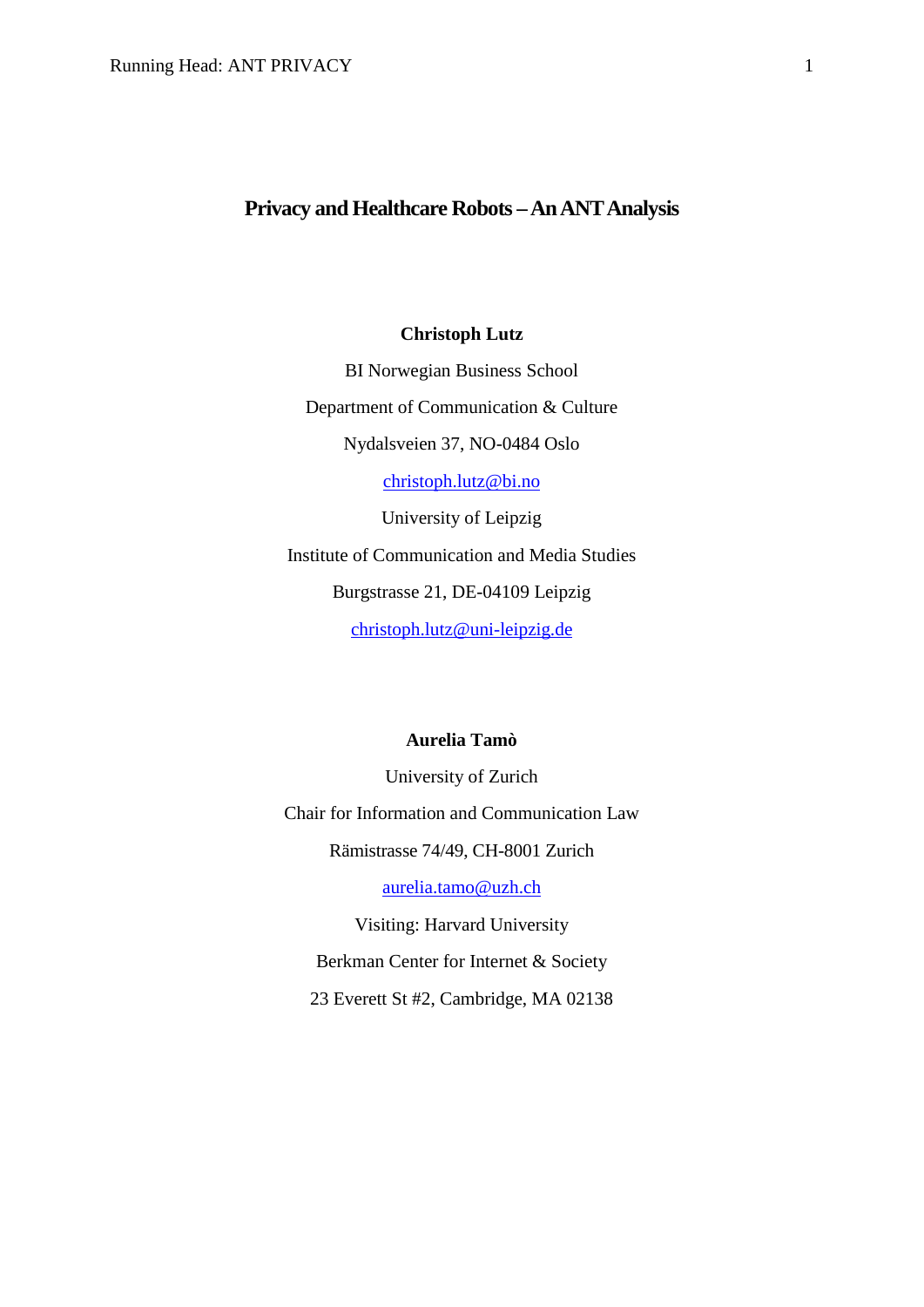#### **Abstract**

The privacy implications of social robots are far-reaching and concern both informational and physical privacy. In this contribution we address the topic of healthcare robots and privacy. We use actor network theory (ANT) to shed light on the privacy implications of healthcare robots from a specific theoretical point of view. ANT is a descriptive, constructivist approach that takes into account the agency of objects, concepts and ideas as well as the relationality of technology and the social. It has been applied to complex technological innovations, such as ehealth systems. We use some of the main concepts of ANT—actants, translations, tokens/quasiobjects, punctualization, obligatory passage point—to "map" the privacy ecosystem in robotic healthcare technology, thereby analyzing the complex interplay of robots and humans in that context. Altogether, our contribution shows that ANT is a fruitful lens through which to study the interaction between humans and (social) robots because of its richness of useful concepts, its balanced perspective which evades both technology-determinism and social-determinism, and its openness towards new connected technology.

**Keywords**: privacy, healthcare robots, actor network theory, HRI

# **Introduction**

Artificial intelligence and robots reach higher and higher capacity levels every year. At the same time, they experience massive diffusion and will continue to be adopted to a large extent in the coming years (Gupta, 2015; van den Berg, 2016). Robots are already heavily used in industrial settings, and increasingly so also in healthcare, for service tasks and in households (Lin, 2012). Social robots—those that interact with us in some way—register our habits and attitudes, affecting our sense of intimacy, privacy, bonding and emotional support (Syrdal, Walters, Otero, Koay, & Dautenhahn, 2007). Studies in the field of human robot interaction have shown that humans tend to anthropomorphize social robots, which substantially increases the pervasiveness of such technology compared with other connected technology such as tablets or smart fridges (Darling, 2012; Turkle, 2011). In addition, by definition, robots possess reallife agency and limited autonomy, *i.e*., they not only collect and process information but they also act upon it by physically reaching out into the world (Bekey, 2012; Lutz & Tamò, 2015).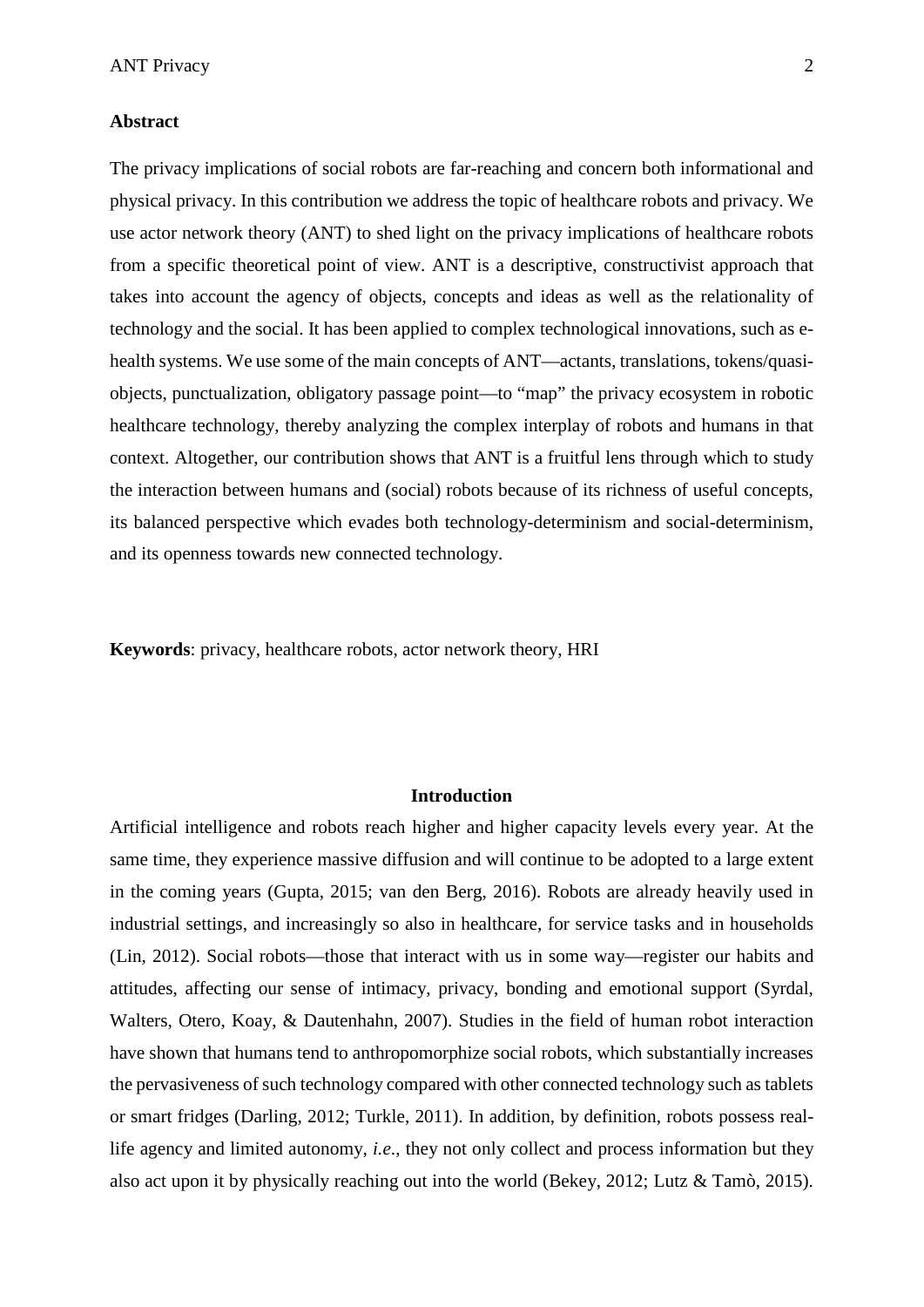This further increases their pervasiveness and creates the potential for physical damage. With such real-life agency comes an unprecedented potential for access to personal rooms and surveillance (Calo, 2012). Taken together and coupled with a lack of awareness of how such technology works (Lutz  $\&$  Tamò, 2015), these aspects threaten to endanger consumers' privacy and to substantially limit their control of sensitive data (such as emotional states, health information and intimate relationships) when they interact with robots. Summed up, the privacy implications of social robots are far-reaching and concern both informational (Felzmann, Beyan, Ryan, & Beyan, 2015; Syrdal, Walters, Otero, Koay, & Dautenhahn, 2007) and physical privacy (van Wynsberghe, 2013).

In this contribution we address the topic of healthcare robots and privacy. Our choice of healthcare robots over other (social) robots comes from the fact that they often deal with extremely sensitive information and with very vulnerable population groups, *i.e*., the elderly and/or severely ill individuals (van Wynsberghe, 2013). In this sense, they present a "worst case scenario" for privacy where potential privacy intrusions are especially severe. We use actor network theory (ANT) to shed light on the privacy implications of healthcare robots from a specific theoretical point of view. ANT strives to be a descriptive, constructivist approach that takes into account the agency of objects, concepts and ideas as well as the relationality of technology and the social (Latour, 1987). It has been applied to complex technological innovations, such as e-health systems (e.g., Muhammad & Wickramasinghe, 2014). We will use some of the main concepts of ANT to "map" the privacy ecosystem in robotic healthcare technology, thereby analyzing the complex interplay of robots and humans in that context.

The paper contains three main parts plus an introduction and conclusion. In the first main part, we provide background information on the topic of healthcare robots, discuss their application and elaborate on why this technology is gaining momentum and is meant to stay. In the second main part, we look at how such robots potentially disturb individuals' privacy. We consider both informational and physical privacy and discuss the privacy implications of healthcare robots with an application scenario for both cases. In the third main part, we apply ANT to the topic of privacy and healthcare robots. To do so, we briefly explain the core constructs of the theory and then apply them to the issue at hand. ANT provides a suitable framework to describe the privacy ecosystem in the context of healthcare robots. The introduction of the paper briefly opens up the discourse, states the goals and contributions of the paper and explains the structure. The conclusion summarizes the key findings, names salient implications for theory and practice, and points to the limitations of our approach. The main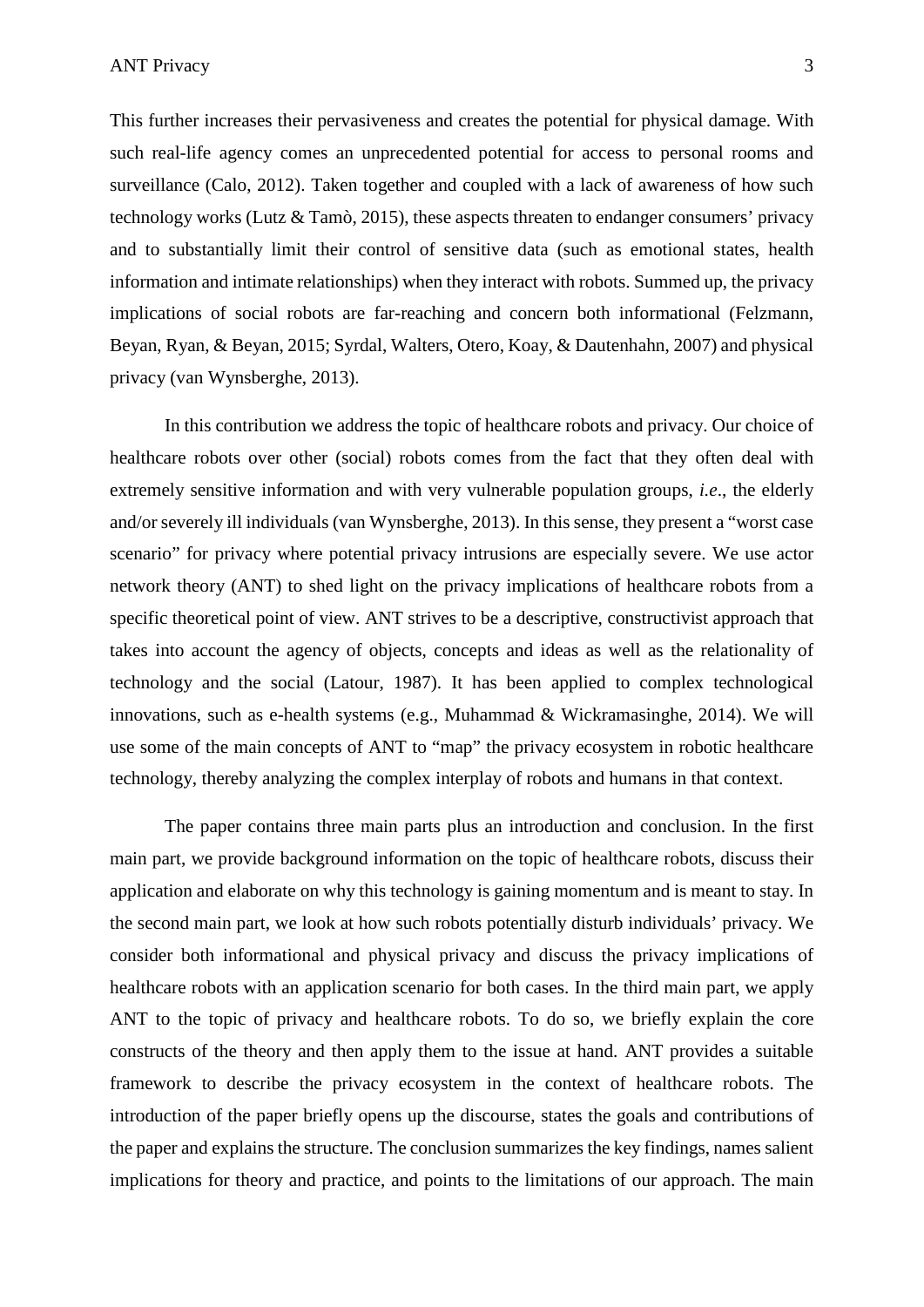contribution of the paper is twofold. On the one hand, we show how privacy issues are at play for the emergent technology of healthcare robots, both informationally and physically. The application scenarios illustrate the serious privacy repercussions of the employed technologies. On the other hand, we contextualize the notion of privacy for healthcare robots by applying ANT. This reveals how a complex and fluid network of concrete and abstract actors is at play and forms the robotic privacy ecosystem.

#### **Robots in Our (Nursing) Homes and Hospitals**

Robots are gradually moving into our homes and institutions. Future households, nursing homes and hospitals will be more densely populated with social robots interacting with family members and patients. The adoption of robots as new household members at home as well as the delegation of specific nursing tasks to robots in nursing homes and in hospitals importantly shapes our attitudes towards our mechanical friends. While pleasant interactions will promote the use of social robots, unpleasant ones are likely to have a deterrent effect. In particular, the interaction in households—assumed to be more relaxed and fun—will shape the way individuals will gradually accept robots in a healthcare setting.

The yearly Consumer Electronics Show displays future household robots. One example is Furo-i Home.<sup>[1](#page-3-0)</sup> Furo-i comes on wheels, is equipped with a Samsung tablet displaying the droid's friendly face and interacts with smart devices connected to the Internet. Users can thus use voice commands to order Furo-i to control the devices it interacts with. They can ask Furoi, for example, to turn on the light, coffee machine or heater. Via multiple sensors and cameras Furo-i explores the environment it is in, the temperature of the room and the people it interacts with (via facial recognition). It can be programmed to help children with their homework, look after what they are doing, and, should unexpected events occur, alert parents with a message. It can also wake up the kids or the parents, remind elderly people to take their medicine and guide them throughout the rest of their schedule (*e.g*., ensuring that they do not miss a doctor's appointment). Furo-i is thus a helpful addition to the household environment and its convenience is likely to be a critical characteristic in the adoption of such household robots. It has even been predicted that social robots could replace pet ownership since robot pets would have the benefit of being considerably cheaper while still allowing us to bond with them as we would with animals (Ackerman, 2015). While this might still be a futuristic scenario, the

 $\overline{a}$ 

<span id="page-3-0"></span><sup>1</sup> <http://www.myfuro.com/>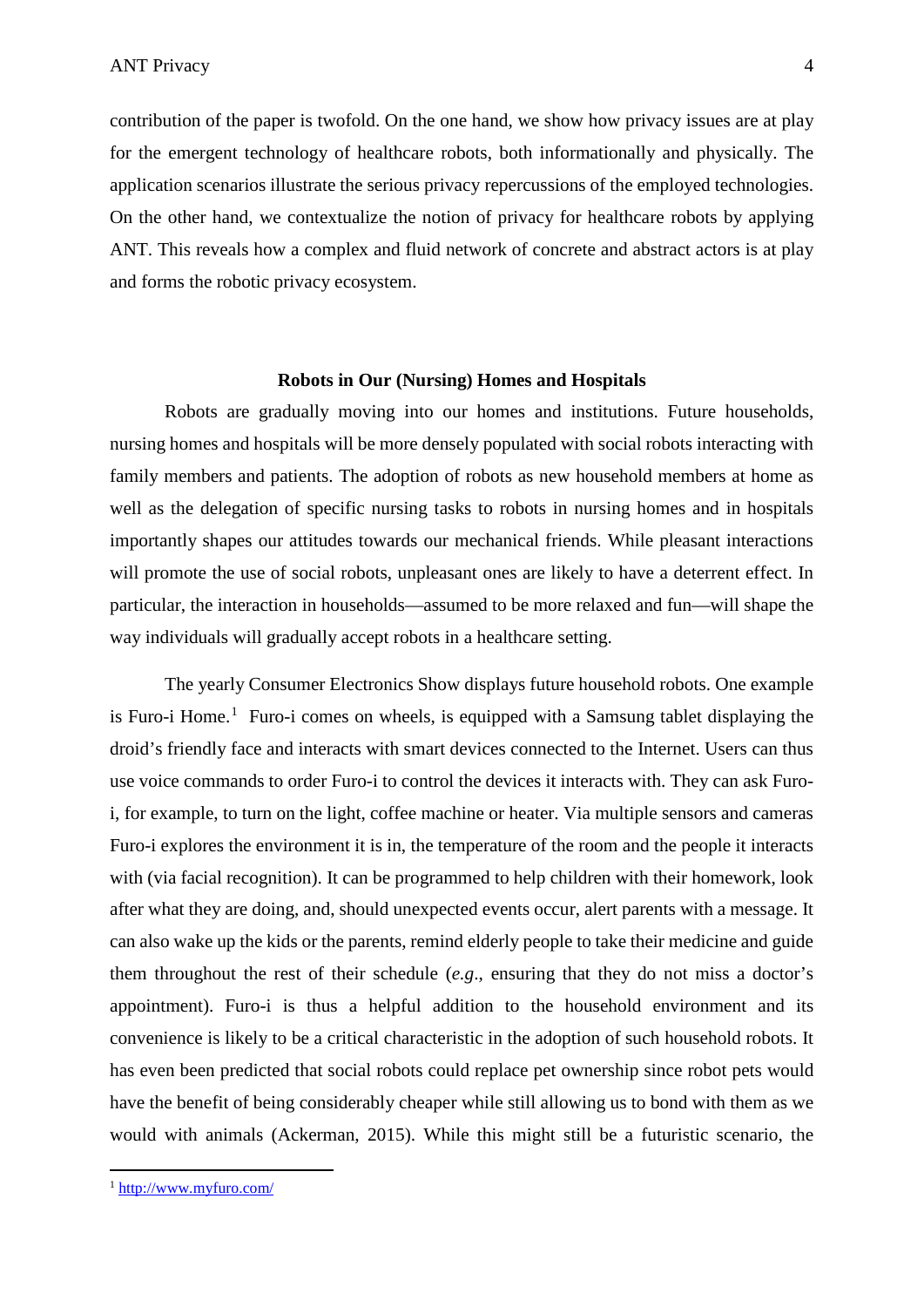potential close bonds between humans and anthropomorphic robot toys promotes the assumption that we could, and indeed would, treat such toys more as pets than as machines (Darling, 2016).

These developments in adopting household robots are also visible in the healthcare sector. Here the employment of robots can take multiple forms. Robots, for example, can be used as surgery assistants, for patient transportation and can also be used to provide ad hoc support to doctors and nurses. This paper restricts its focus to home healthcare robots which act as a form of personal assistance through patient monitoring. Examples of such home healthcare robots include therapy robots (*e.g*., Paro for animal therapy or CosmoBot for the tailored treatment of disabled children)<sup>[2](#page-4-0)</sup>, monitoring robots ( $e.g.,$  Anybots<sup>[3](#page-4-1)</sup> which monitor spaces and can be controlled from afar), or personal assistants (*e.g.,* the Furo-i mentioned above as well as robots which move inventory or elderly people out of the bed, *e.g.,* Riba).

A large potential market for healthcare robots exists with older patients who are more in need of assistance or with patients who have limited faculties of movement or communication. [4](#page-4-2) However, home healthcare robots can be of use in other settings as well. For instance, a recent survey indicates that patients respond better to robots than tablet-computers when receiving healthcare instructions (Mann, MacDonald, Li, & Broadbent, 2015). These survey results show that when a robot, in contrast to a tablet-computer, asks a patient healthrelated questions or instructs them to perform either limited physical tests or relaxation exercises, patients have a more positive interaction with the robot (measured by length of interaction dialogue and positive emotions such as smiling). Also, patients tend to follow the instruction of robots more than the instruction of a tablet-computer (Mann, MacDonald, Li, & Broadbent, 2015).

The intention to use home healthcare robots depends on various factors, one of them being privacy concerns and the related trust which has been placed in the robot (Alaiad & Zhou, 2014). Since the benefits of home healthcare robots are far reaching, it is important that privacy concerns should not inhibit their adoption. The next chapter elaborates on the role which privacy can play in the adoption of home and healthcare robots.

 $\overline{a}$ 

<sup>2</sup> <http://www.allonrobots.com/robotic-therapy.html>

<span id="page-4-1"></span><span id="page-4-0"></span><sup>3</sup> <https://www.anybots.com/products/>

<span id="page-4-2"></span><sup>&</sup>lt;sup>4</sup> <http://www.hsi.gatech.edu/hrl/projects.shtml> and [http://www.hsi.gatech.edu/hrl/project\\_pr2.shtml](http://www.hsi.gatech.edu/hrl/project_pr2.shtml)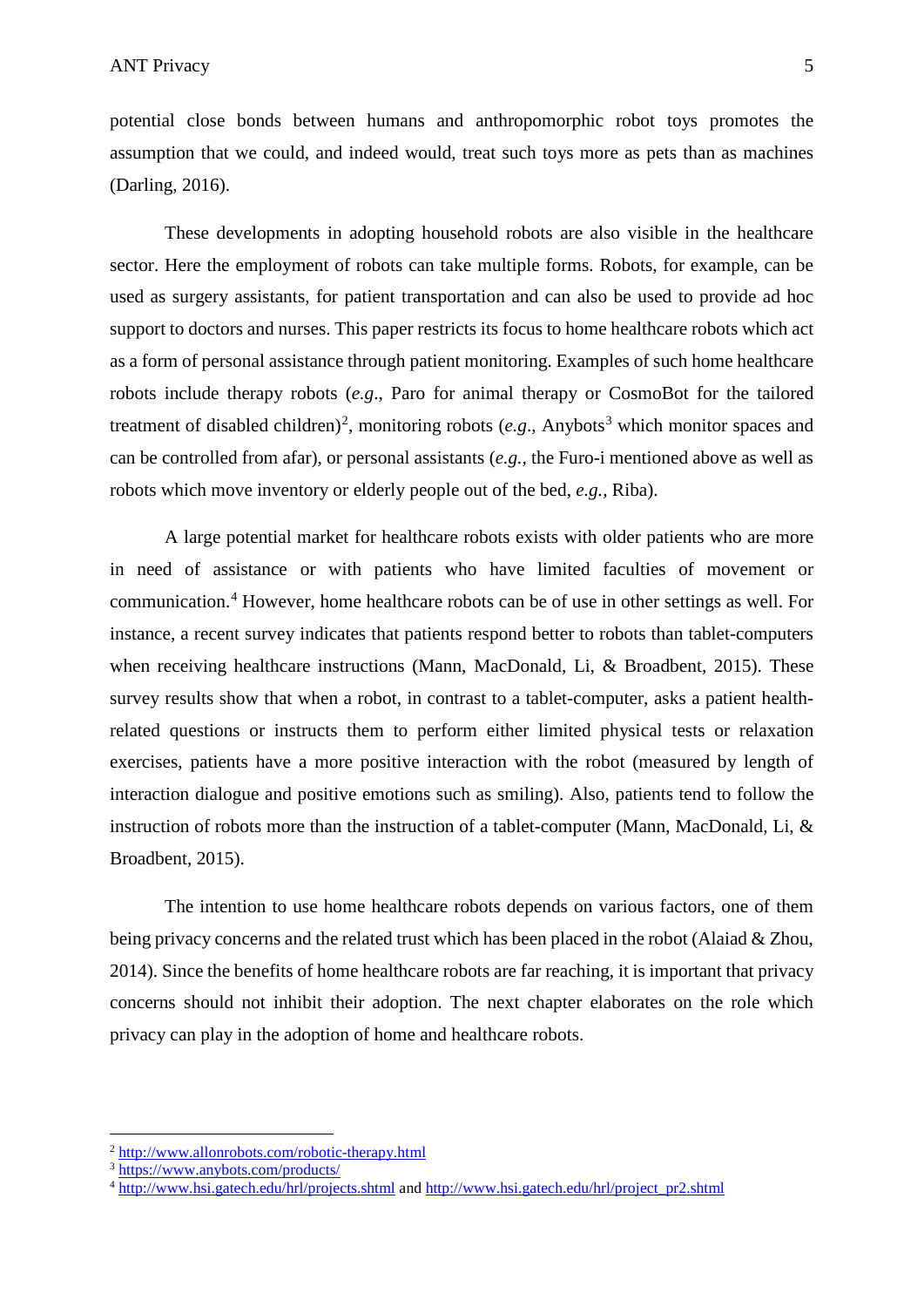ANT Privacy 6

#### **On Healthcare Robots and Privacy**

Restricting the scope of the concept of privacy is vital, especially given its breadth and inclusion of multiple elements. To narrow down the notion of privacy used in this paper, we deliberately consider only individual and collective interests in the protection of privacy. Regulatory, economic or technical interests for privacy protection are not part of the research focus (Aeschlimann *et al*., 2015).

Multiple authors have distinguished different types and dimensions of privacy. One of the first, and certainly one of the most influential, definitions comes from Warren and Brandeis (1890), who defined privacy as "the right to be let alone". While this has been be a useful first step in defining the phenomenon, it is too simplistic and too heavily focused on the physical dimension of privacy (in the sense of freedom from intrusion into private spaces and of exemption from press coverage). With the advent of the Internet and other sophisticated information technology, the informational aspect of privacy has gained importance. Thus, the privacy discourse, especially in the legal area, is typically framed as an issue of data protection. Consequently, the vast bulk of privacy research in the context of the Internet and computer technology focuses on informational privacy and personal data as well as control over it (Smith, Dinev, & Xu, 2011). Here, the definitions of Westin (1967, p. 7)<sup>[5](#page-5-0)</sup> and Altman (1975, p. 24)<sup>[6](#page-5-1)</sup> are more appropriate as well as Petronio's (2002) privacy management theory (Margulis, 2011). We argue here that with the advent of robots, which have real-life agency as one of their defining characteristics (Bekey, 2012), physical privacy is again becoming more relevant.

In addition to physical and informational privacy, social privacy and psychological privacy have been distinguished as dimensions of the concept (Burgoon, 1982). Social privacy is concerned with control over interactions and both the proximity towards and distance between other individuals (Trepte & Reinecke, 2011). Physical and social privacy can overlap, for example in the context of intercultural face-to-face interaction where different cultures or social milieus have various levels of physical distance. Thus, bodily contact can be either seen as an intrusion of privacy or as a normal part of interaction. Finally, psychological privacy entails the "control over emotional and cognitive inputs or outputs" (Trepte & Reinecke, 2011, p. 60). In this article, we are more interested in informational, physical and social privacy than in psychological privacy. It must be said, however, that these dimensions of privacy are

 $\overline{a}$ 

<span id="page-5-0"></span><sup>5</sup> He defines privacy as "[…] the claim of individuals, groups, or institutions to determine for themselves when, how, and to what extent information about them is communicated to others. [Moreover] . . . privacy is the voluntary and temporary withdrawal of a person from the general society through physical or psychological means."

<span id="page-5-1"></span><sup>&</sup>lt;sup>6</sup> He defines privacy as "the selective control of access to the self."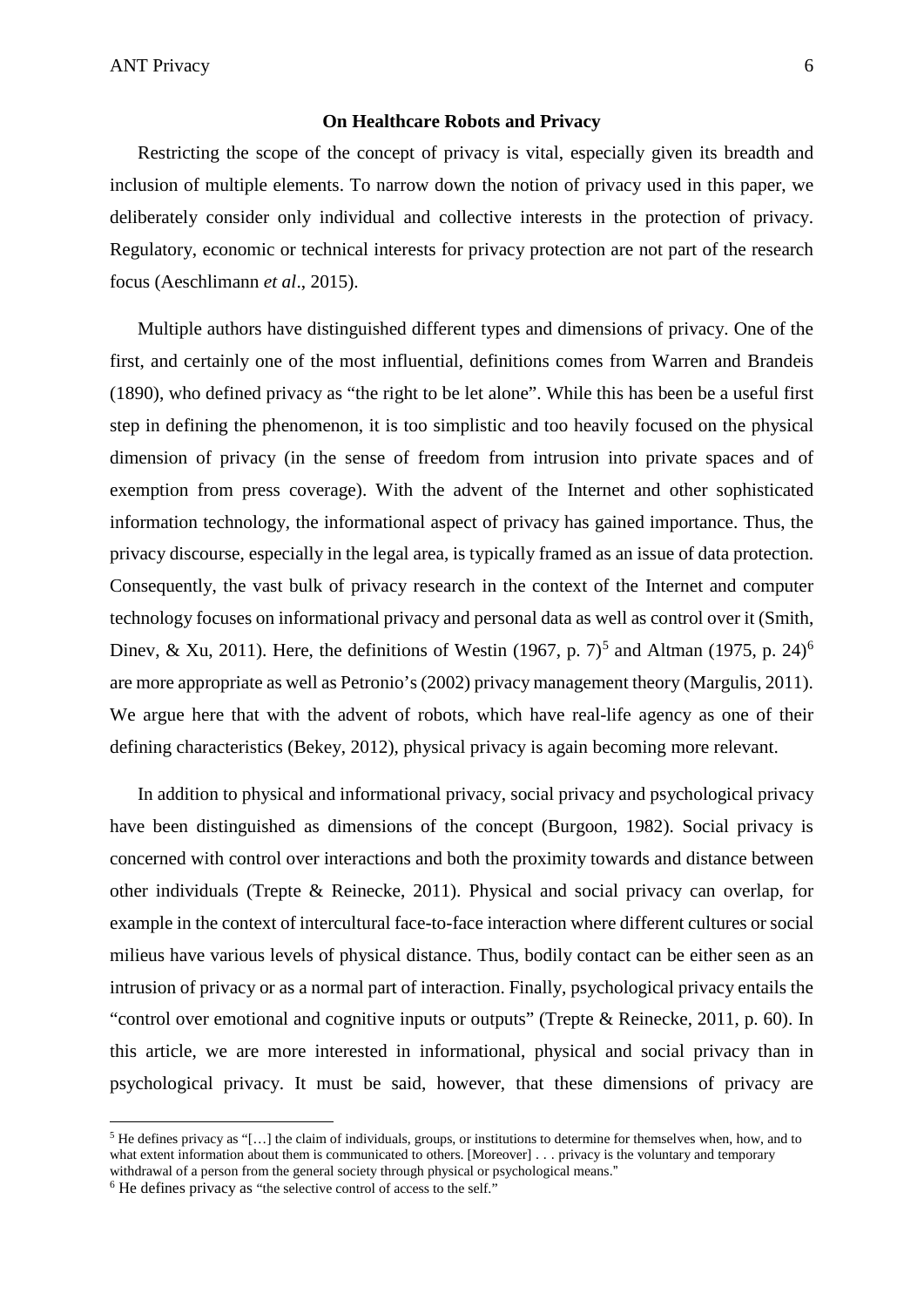intrinsically intertwined and often coincide. For example, when a burglar breaks into a house and steals personal belongings, this is a violation of both physical and informational privacy. In the remainder of this section we will discuss the privacy implications of home healthcare robots for each dimension of privacy.

For concerns of *physical privacy*, the fact that a robot can react to its environment and move is significant. The robot, for instance, can enter bedrooms while the tenants are awake or asleep. It can also move around houses and flats, monitor the individuals present, and, via face recognition and/or social media data analysis, attribute those faces to certain identities. Here, the desire to retreat within a "safe", *i.e.,* unmonitored and "un-entered", space becomes again relevant.

Calo (2012) identifies three core privacy risks of robotic technology: surveillance, access, and social bonding. Two of these three forms are connected to physical privacy. Surveillance, in the context of robots, often involves a physical component as exemplified by drone spying in military contexts. Similarly, home healthcare robots could be (ab)used for surveillance purposes by the government, corporations or private citizens. One can imagine a scenario where security services install tracking software into such an ostensibly harmless robot to monitor the whereabouts and habits of suspicious subjects. Similarly, access can have physical repercussions if, for example, a robot involuntarily enters an individual's bedroom or bathroom while they were in an intimate situation. Compared with other advanced forms of information technology in healthcare settings, such as wristbands, smart phones or tablet-computers, the privacy consequences of robots are more far-reaching. This is because of their real-life (quasi)agency and higher degree of autonomy.

Connected to physical privacy is *informational privacy*. Social robots, including those in a healthcare context, can gather, analyze and act upon a vast body of data. The collection of identifiable user data (*e.g.,* names, date of birth, eating preferences and cultural taste), location data or other types of sensitive information is, at its root, an issue of informational privacy. According to Alaiad & Zhou (2014), informational privacy is the most relevant form of privacy with respect to the acceptance of robot technology. Other authors agree that information processing is one of the core aspects of robotics (Felzmann *et al.,* 2015). Thus, robots "do not just impact on the physical environment of their users or provide limited, task specific information, but control the informational environment for humans more comprehensively" (Felzmann *et al.,* 2015, p. 3).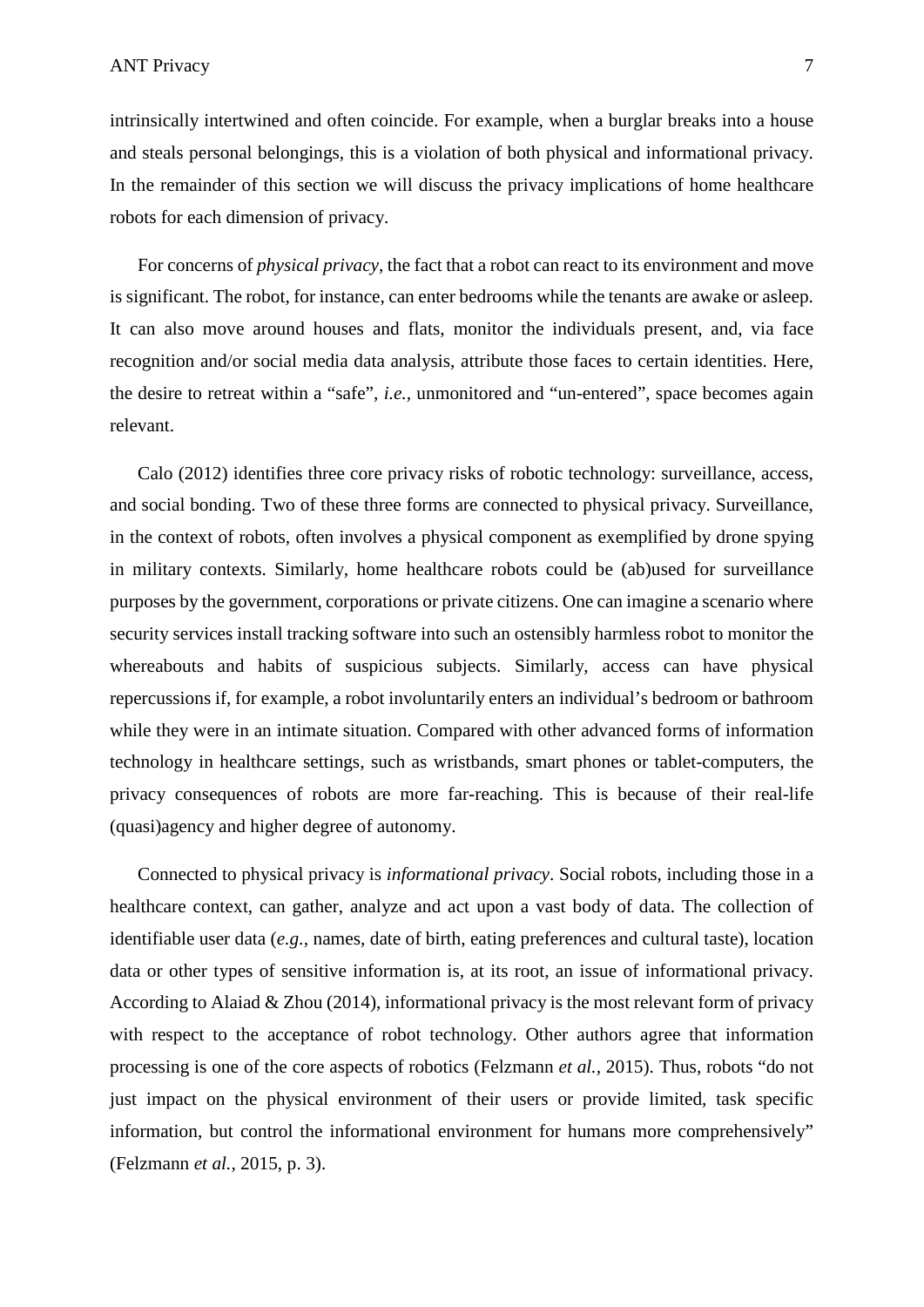In this sense, additional concerns beyond those raised in HRI studies occur. The tracking and profiling of users and bystanders through robots is one example, leading us to question what information is obtained and how this information is to be used. One can imagine a scenario where a healthcare robot collects information not only about the patient to whom it has been designated, but also collects information about other individuals, such as children, in the vicinity without their knowledge. A further issue in the field of informational privacy is the sharing of data with third parties for unintended and non-consensual purposes (Felzmann *et al.,* 2015). A study by Syrdal and colleagues (2007) showed that most participants felt uneasy when put in a scenario where robots had the power to disclose personal information, such as psychological or personality characteristics, to other individuals without their permission. They were also worried about the possibility of data about themselves being collected by robots of others, similar to concerns about drones (PEW, 2014).

The concept of contextual integrity or privacy in context (Nissenbaum, 2004) can be applied to informational and data privacy. We have to ask (1) to whom the data is communicated and whether this corresponds with the existing information norms in a given setting (it might be appropriate to pass medical information on to doctor but not to an employer) and (2) what conversations among individuals are recorded by the robot and how they are used. Robots' sensory capabilities and abilities to process real-time big data enable a multitude of services. For instance, in healthcare and elderly care, doctors and nurses can delegate particular duties to robots, such as reminding patients to take their medicine, checking patients' pulse rates, monitoring activities at home, monitoring eating habits as well as undertaking routine activities and social interactions (Felzmann *et al.,* 2015). However, the delegation of such tasks to healthcare robots "raises significant issues regarding the role and use of information that underlies such decision-making" (Felzmann *et al.,* 2015, p. 3).

As for *social privacy*, the human tendency to anthropomorphize social robots (*e.g.,* Breazeal, 2003; Duffy, 2003) becomes a privacy topic. Calo (2012) describes this aspect as social bonding. In its broadest form, privacy is the right of individuals to be "let alone" (Warren & Brandeis, 1890). Being "let alone" serves multiple interests. It enables individuals to, for example, retreat within safe boundaries, to psychologically evolve, to decide both what they share with others and what they believe, and to feel free from outward pressure. Trust plays an important role when we look at social privacy needs. Since healthcare is, to a large extent, a social setting with specific actors co-operating (see below), the element of communication and interaction should not be neglected. In a similar manner to virtual assistants on computers and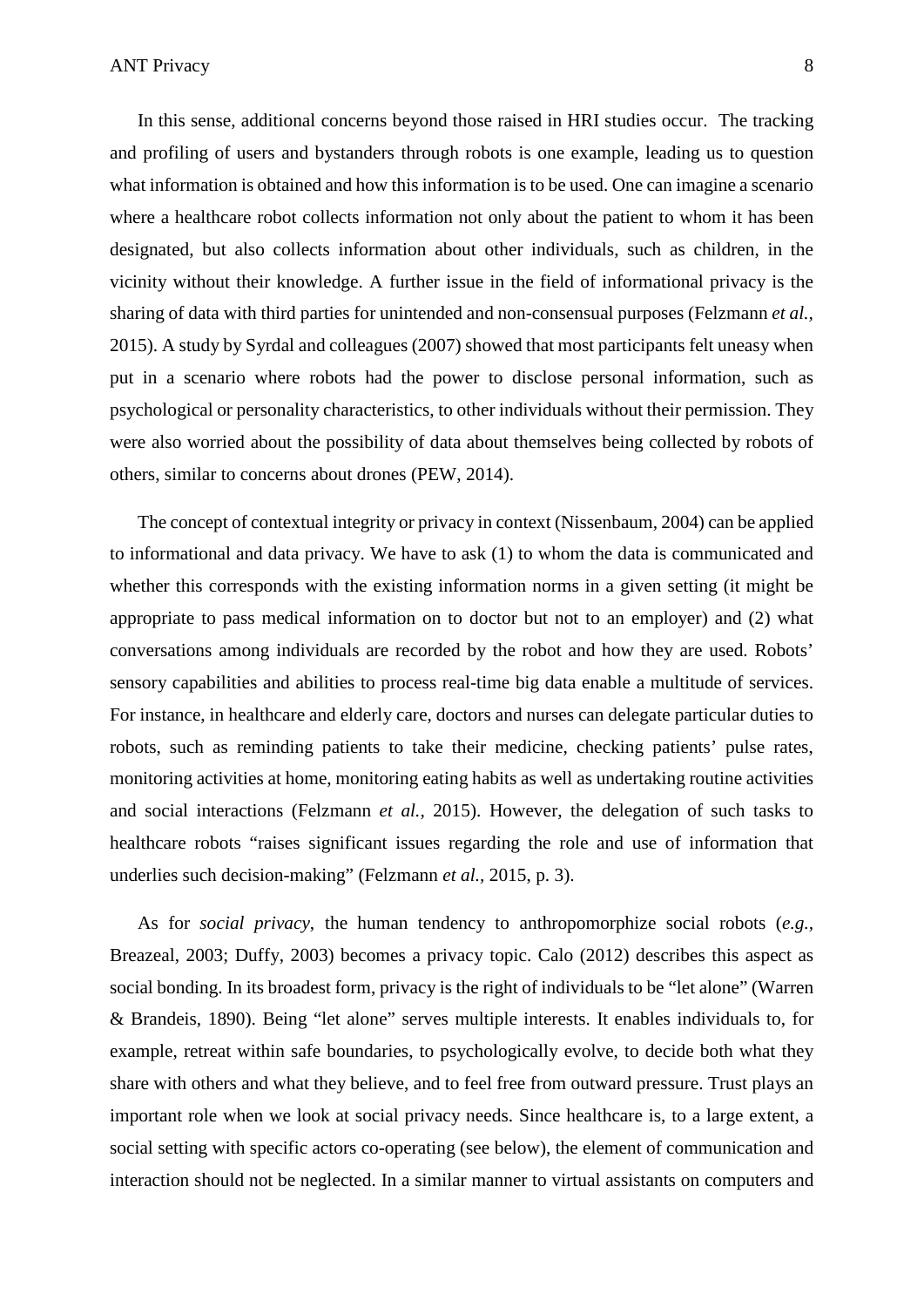$\overline{a}$ 

smartphones (such as Siri), social robots often have sophisticated speech recognition and language capabilities which enable interaction and the establishment of intimate relationships.<sup>[7](#page-8-0)</sup> Given the human tendency to bond with robots in a fashion similar to human bonding with other people, individuals might be inclined to discuss very personal and delicate topics with a robot such as emotional states, feelings or even secrets. The robot, however, might not be designed to adequately deal with such sensitive topics. Healthcare robots, in this sense, could be seen by some people as counsellors rather than assistants or servants (Rabbitt, Kazdin, & Hong, 2015). As before, this "category" or sphere of privacy is interconnected with informational and physical privacy. Social interactions entail information and take place in a physical space. Thus, the topic of social privacy in the context of robots is strongly intertwined with informational and physical privacy.

#### **Actor Network Theory (ANT), Robots and Privacy**

## **ANT: Networks as a Method of Analysis**

We rely on the Actor Network Theory (ANT) to describe privacy issues within the healthcare and robotics field. The next chapters will provide an overview of the ANT method of analysis, followed by the application of the theory to healthcare robots and a mapping of privacy-related issues.

Actor Network Theory (ANT) was developed in the mid 1980s by the sociologists Michel Callon, Bruno Latour and John Law. The theory argues that technology and the social environment interact with each other, forming complex networks. These networks $8$  consist of multiple relationships between the social, the technological or material, and the semiotic. In other words, according to ANT, the world cannot simply be divided into either social or material aspects and any analysis of both aspects separately from each other is doomed to fail. Rather, ANT stresses the capacity of technology to be an actor in and of itself, one which influences and shapes other social relations. ANT sees material objects as an element of a network.

<span id="page-8-0"></span><sup>7</sup> This topic has been taken up by Hollywood and science-fiction writers. The movie "Her" is a good example for a narrative of the bonding between artificial intelligence and humans.

<span id="page-8-1"></span><sup>8</sup> It is important to recognize that the concept of a network in ANT does not refer to the analysis and explanation of existing networks such as Facebook friend networks, kinship networks or intra-organizational networks, as would be the case in structural sociology and social network analysis. Rather, ANT describes a method with which something can be described.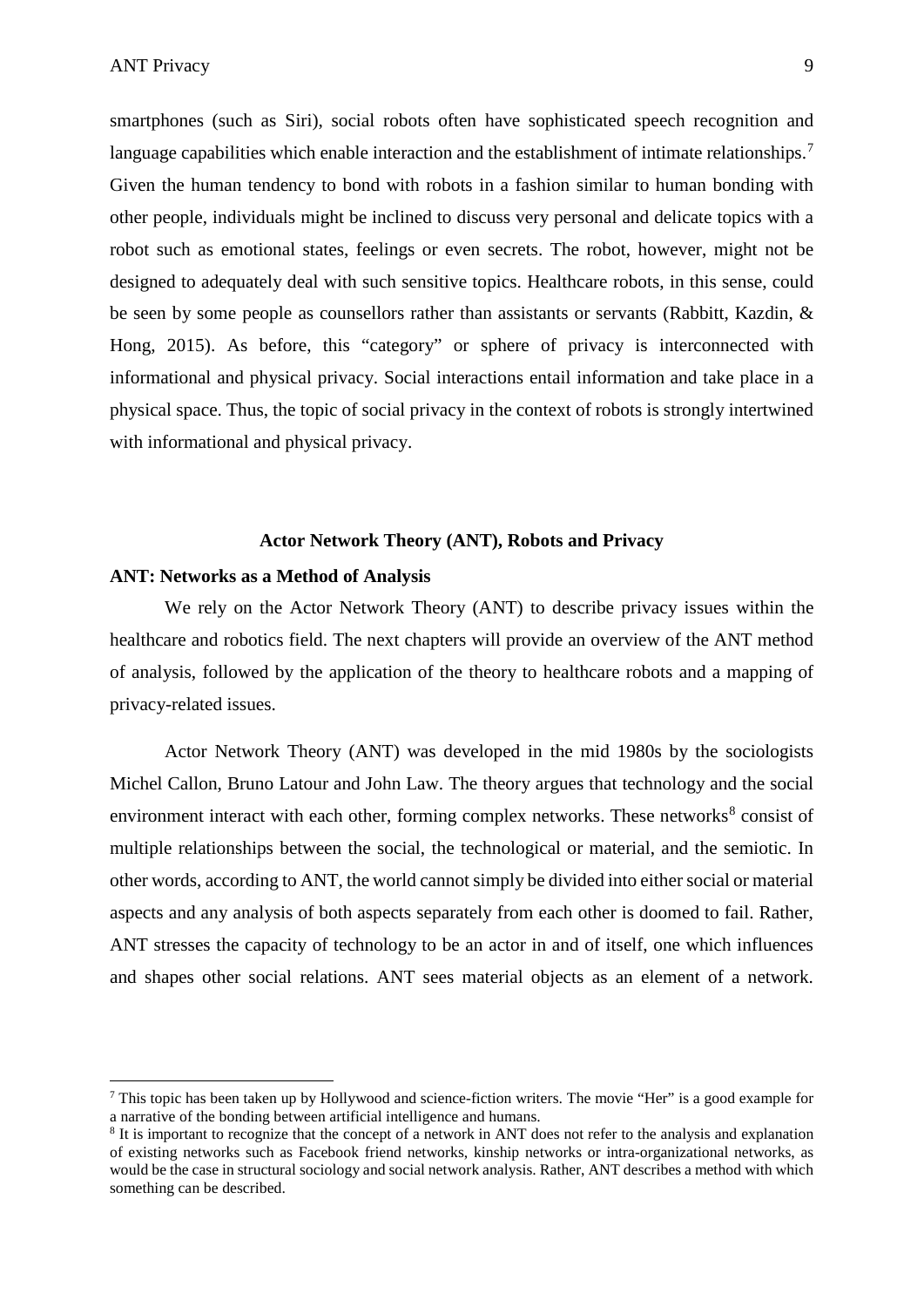Illustrating the relationship between objects (amongst both other objects and humans) is the main aim of ANT.

In this sense, ANT is more of a descriptive framework than an explanatory theory. Instead of explaining relationships in terms of cause-and-effect, ANT describes the interactions between units or elements. It treats objects and subjects, both human and non-human, with the same vocabulary (the terminologies used will be explained below). By focusing on the interaction between various actors and concepts, the ANT framework describes the ordering of technological, social, and organizational developments. In the words of Latour: "Network is a concept, not a thing out there. It is a tool to help describe something and not what is being described." (Latour, 2005, p. 131). As the term "network" illustrates, the interesting part of this descriptive process is the interaction, energy, flow and link between different actants (contrary to the human actors themselves). An actant can be anything - from a robot to a human being which "influences the turn of events" in a particular setting (Krieger & Belliger, 2014, p. 92).

*"The imperative of ANT is simply to 'follow the actors' and not attempt to look behind, above, or beneath them in order to discover some kind of conditioning factors operating, so to speak, behind their backs and making them do what they do."* (Krieger & Belliger, 2014, p. 59)

Latour (1994) illustrates ANT with a famous case study on guns. He argues that the gun itself can be seen not only as an object but also as an actant and, as an actant, a gun pushes humans to pull the trigger. In this sense, humans and guns transform one another when combined - the object itself cannot kill. Humans might not feel the urge to kill and might not be able to do so, either with other weapons or with their bare hands. When in combination - the gun in an individual's hand - this initial setting changes: the interaction creates a "gunman". The feeling of a gun in their hands transforms humans as they enter a relationship with their gun (Latour, 1994). They become gunmen, which in itself is an actor-network. Therefore, Latour argues that the responsibility for actions must be shared among actants in a network.

#### **What ANT Offers for the Analysis of the Robot-Patient-Interaction**

In the context of healthcare robots, the network encompasses not only robots and users, but also doctors, nurses, other individuals present in a home and technologies such as sensors, movement/agility mechanisms and design features of robots. Together, they form one network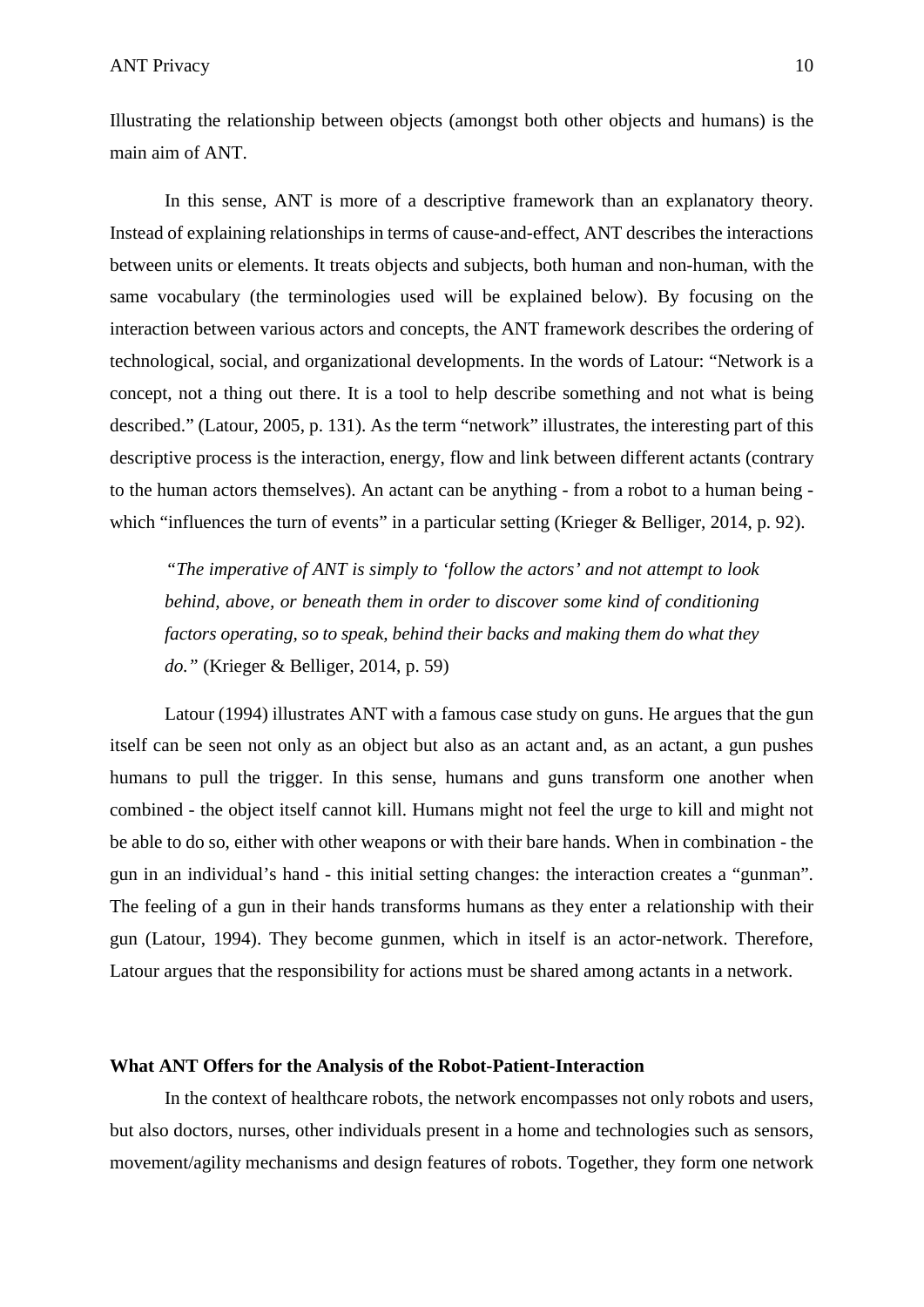(*e.g.,* "a robotic home healthcare environment"). ANT attempts to explain how those materialsemiotic networks come into existence and how they act as a whole.

The following figure illustrates the network in a healthcare robotics setting but is by no means exhaustive.



# **Robots in the Midst of Healthcare**

In this paper we look at the following actants: (1) individual actors (children, parents or the elderly), (2) home healthcare robots (for therapy, monitoring or assistance), (3) doctors and nurses, (4) insurances, (5) pharmaceutical companies, and (6) cloud based applications and software (cloud robotics). The latter refers to the process of outsourcing robots' data processing to the cloud. Cloud processing frees robots from previous computing constraints and enables the processing of gigantic amounts of data to occur in real time. Coupled with advances in big data analytics, robots now have much more substantive databases at hand and can thereby react to a wide set of challenging situations (Gupta, 2015; Felzmann *et al.*, 2015; van den Berg, 2016). This development importantly supports the massive diffusion of robots in the near future because it "greatly increases the amount and variety of tasks a single robot can complete" (van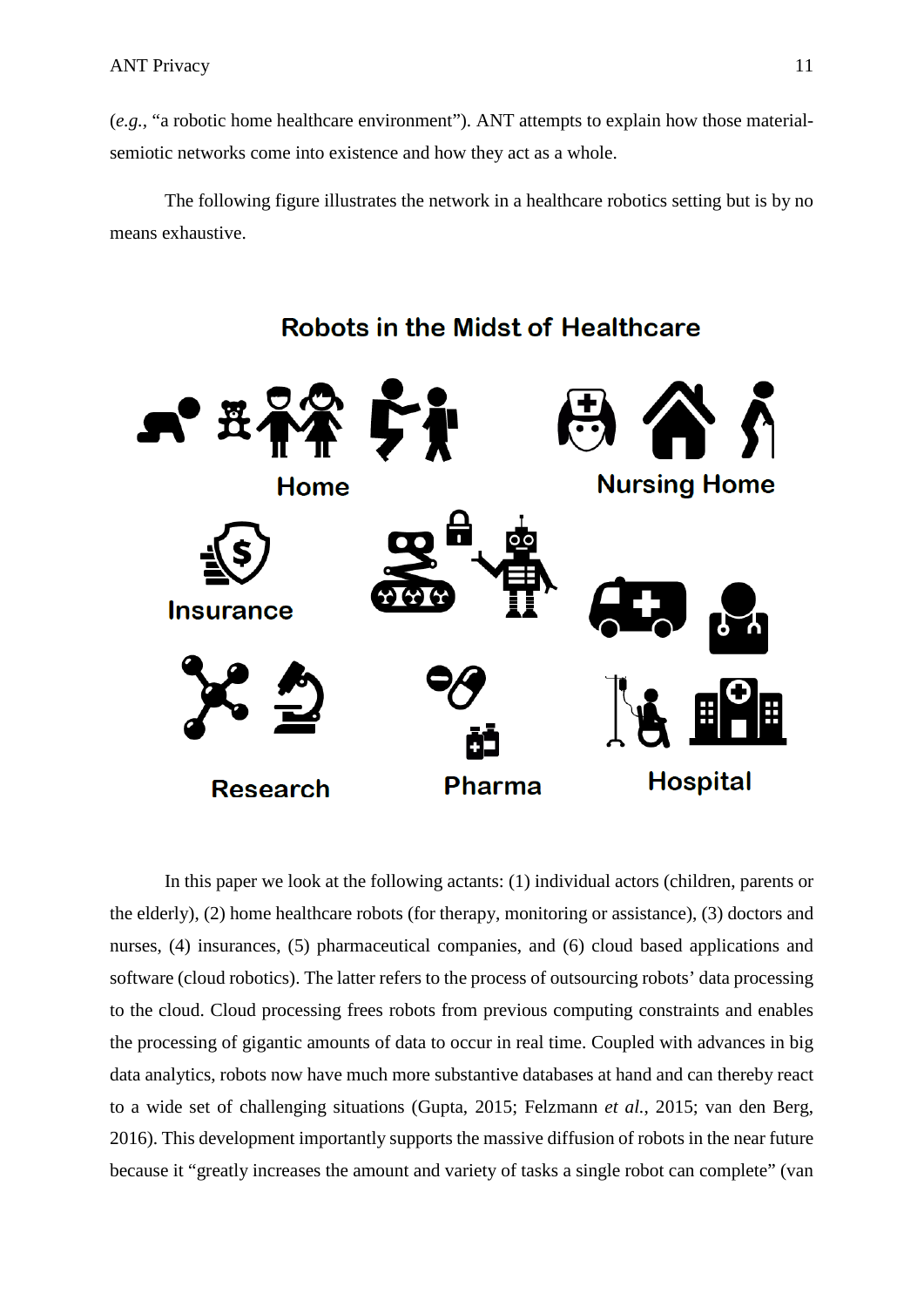den Berg, 2016, p. 5). Hence, by connecting robots to the Internet and enabling the sharing of what robots have learned to do with other robots, cloud robotics will expand the abilities of robots and increase their functionality. However, connecting robots to the Internet also opens up security risks (*i.e.,* by outsiders gaining access to the robots) as well as potential privacy breaches or exploits (van den Berg, 2016).

In the following paragraphs we will describe the relationships between the different actants in the network by referring back to some of the key terms in ANT (Muhammad & Wickramasinghe, 2014).

**Actants***.* Frequently used terms in ANT are "actor" and "actant". The former relates mostly to human actors while the latter describes the ability of non-human objects to act. In other words, an actor/actant is any participant in the network (human or non-human) which has a certain presence and can make a difference to the situation which is being described. In this case, it is preferable to speak of actants rather than actors. In healthcare contexts we can distinguish the actants in Figure 1 as well as a broader set of players. These can include medical instruments, regulators, equipment suppliers (Wickramasinghe, Tatnall, & Goldberg, 2014), and even abstract ideas, such as the concepts of care ethics (van Wynsberghe, 2013), privacy and patient rights, the hippocratic oath and medical standards.

Thus, social robots possess agency - they are actants – and are embedded into networks/ assemblages with human beings, other forms of technology, objects, abstract concepts and ideas. The robot enters coalitions with the various actants in the privacy-healthcare network, establishing translations – one of the key concepts in ANT (see below). A healthcare robot's autonomy, especially with respect to its movements and location, has an impact not only on the patient who the robot serves but also on bystanders. Yet, while the patient may agree to the robot's monitoring and processing of their personal data, bystanders might not. This scenario poses ethical considerations to the extent that a robot's monitoring and actions can impact not only the agency of the individual it serves but also the agency of the individuals surrounding them (Felzmann *et al.*, 2015).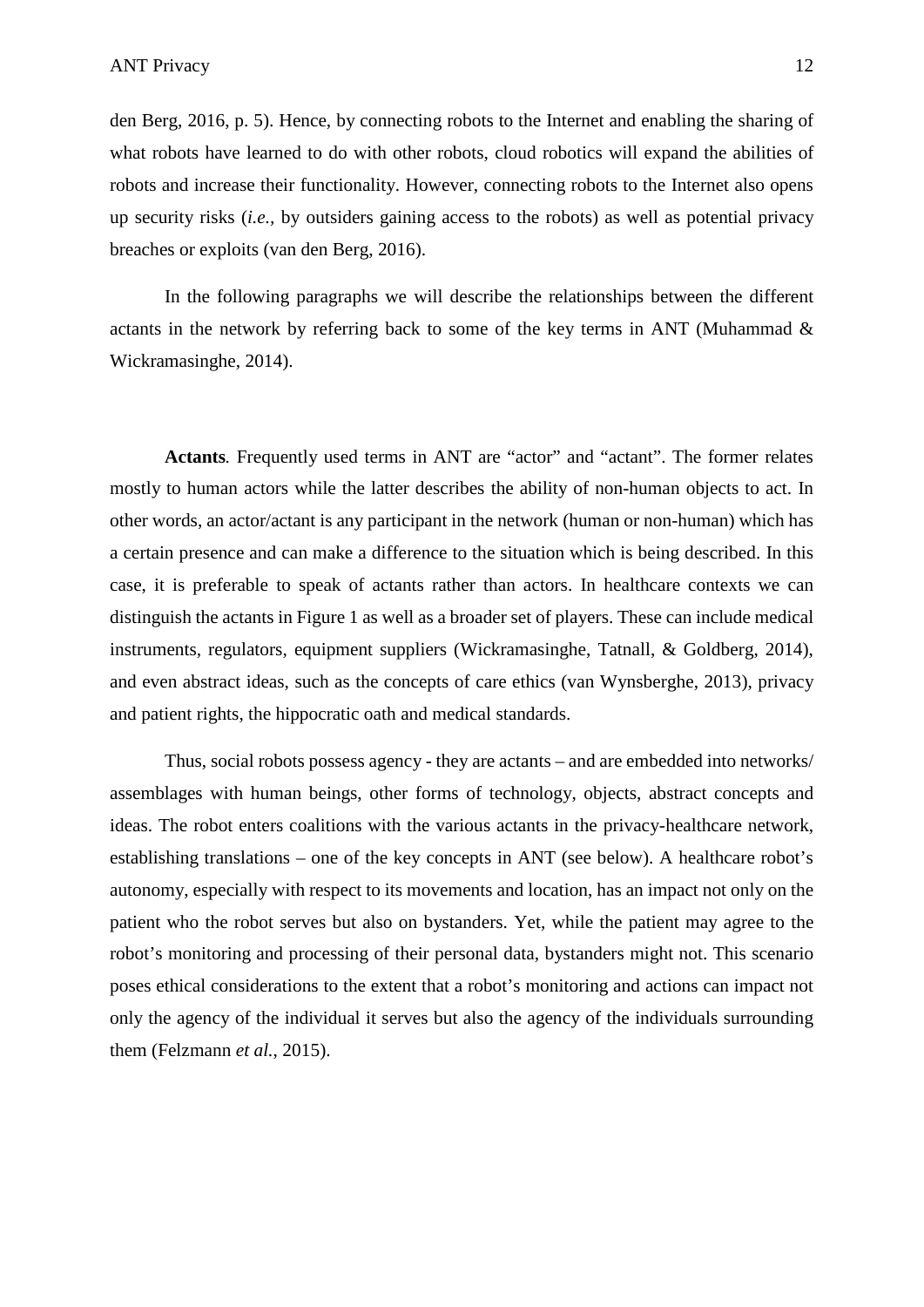$\overline{a}$ 

**Translation***.* The term translation describes the process of creating actor-networks as well as the formation of order among the actants. In a translation, the actors in a network influence each other in a process of association (Krieger & Belliger, 2014).<sup>[9](#page-12-0)</sup> In the actornetwork of privacy and healthcare robots, translation involves negotiation between additional actants beyond engineers, end-users and the robot itself (Figure 1). Pharmaceutical and healthcare companies, for example, might want to use the robot as an advertising machine, which, based on the patients' own behavioral routines, could promote certain medications or therapies. To do so, such companies would require access to the robot by cooperating with the engineers or by updating the robot's software with a script. Thus, to use the robot as an advertising machine, they would have to enter various coalitions.

Translation is necessary to mediate<sup>[10](#page-12-1)</sup> meaningfully between the various points in the network. Robotics engineers, for example, should think of consumer concerns such as privacy (Calo, 2012; Lutz & Tamò, 2015), security, and job replacement (Eurobarometer 427). They should also implement safeguards in ways accessible by both the end-users and the robots (Lederer, Hong, Dey, & Landay, 2004). This would mean making the privacy and securityrelated aspects understandable, transparent, and easy to apply for the end-user. For the robot, it would mean using "sustainable" code, algorithms and stable hardware which minimizes privacy hazards and the overall damage potential.

**Heterogeneous Networks**. A heterogeneous network is one where the interests of the actants are aligned. One can unravel the interests of the actors by interviewing them and tapping into their alliances. With human actants, this is easier than with technological objects or abstract concepts. For technological objects, interviews could include document analysis, *e.g.,* of user manuals (Wickramasinghe *et al.,* 2014), observation of technology-in-use via ethnographic

<span id="page-12-0"></span><sup>&</sup>lt;sup>9</sup> Latour exemplifies this with the case of a gun and a man. When a tragedy with a firearm occurs, is the human or the gun to blame? Latour would argue that both together (as a hybrid network) lead to killing. "Latour claims that both the man and the gun form a hybrid network which performs according to its own program of action" (Krieger & Belliger, 2014, p. 94). By doing so, he argues against socio-determinism, where technology is seen as neutral and without agency, and against technology determinism, where technology itself acts as a powerful entity and determines how individuals behave.

<span id="page-12-1"></span> $10$  ANT distinguishes between mediators and intermediaries. Mediators change the state of affairs in a network and are thus important, while intermediaries only transport or pass on other actants without transforming them. Because of their potential of being anthropomorphized and their real-life agency, (social) robots are a prime example of mediators instead of just being an intermediary.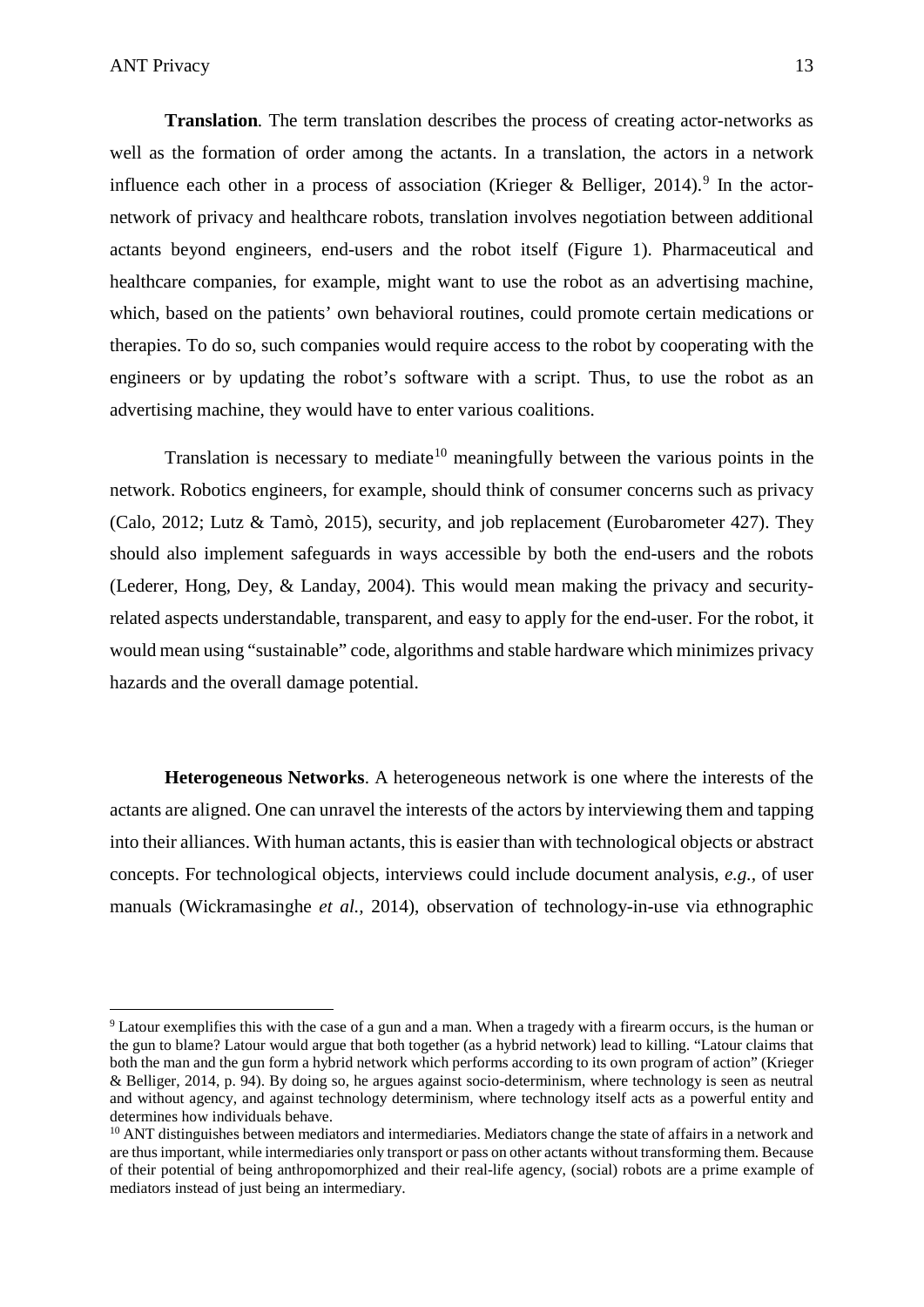methods, or conversations with the designers and users of the technology. For abstract ideas, this could include the analysis of historical documents and of conversations in action.

In the case of healthcare robots and privacy, we would need to assess the patients' points of view through interviews, assessing whether they value privacy, how they perceive it in relation to other actants (*i.e.,* if they feel it is endangered by doctors or pharmaceutical companies spying on them via a robot), and what they do to protect their privacy. These interviews could be complemented with a document analysis of the robots which utilises user manuals, promotional materials, the internal project transcripts from the engineering team as well as its code and software. They could also be enhanced with an ethnographic analysis of the robot in-action, specifically looking at how privacy is dealt with. Given the recent emergence of healthcare robots, their currently limited adoption and the fact that they are still being developed and in processes of experimentation, carrying out an ANT study about such a research and development project, in the tradition of Latour's laboratory studies, would be a promising approach.

**Tokens or Quasi Objects**. Tokens are, in essence, the successful interactions of actors in an actor-network - they are being passed through the network. By being passed increasingly through a network, tokens get punctualized (see below), normalized and are progressively taken for granted. By contrast, when tokens are transmitted less frequently or when errors in the transmission of tokens occur (*e. g.,* because a bug interrupts normal routines), punctualization is also decreased and the actor-network faces problems (Zwicker, Seitz, & Wickramasinghe, 2014). In the context of healthcare robots, a successful interaction would entail the successful transmission of health-related information and corresponding actions which would consequently benefit the patient.

Using ANT, social robots can be considered as hybrids, tokens or quasi-objects which Latour (2012) defines as "simultaneously real, discursive and social" (p. 64). The discursive element is particularly interesting since it implies that robots are shaping the discourse around themselves and are shaped by it at the same time. If a majority of people, because of, say, press coverage about a robotic incident (e.g., a Fisher teddy bear or Barbie dolls exposing private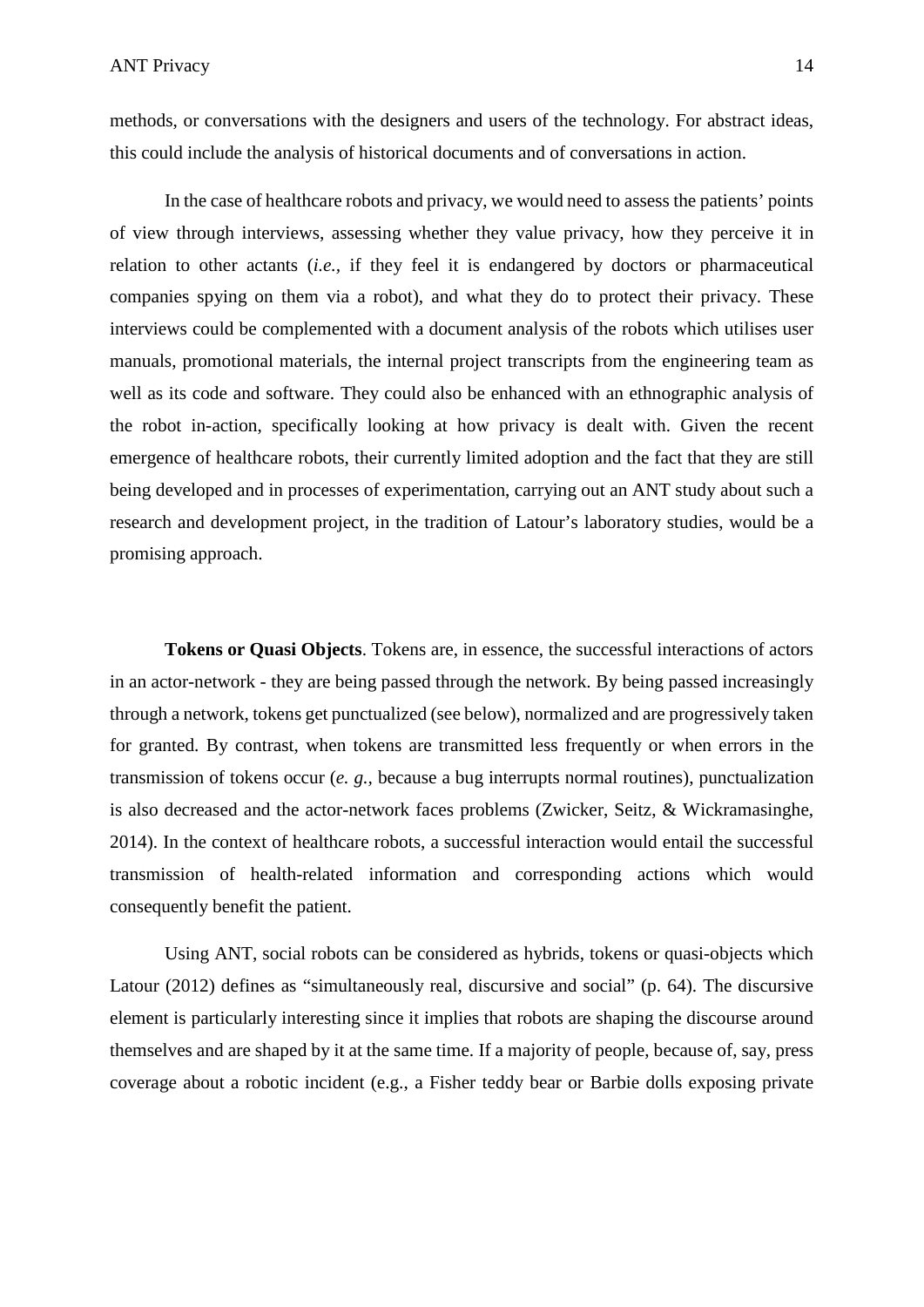$\overline{a}$ 

data<sup>[11](#page-14-0)</sup>; or a deadly incident involving a robot at Volkswagen<sup>[12](#page-14-1)</sup>), perceive them as privacyintruding, dangerous, malign or even creepy, this might feed back on the existing actor-network by inhibiting future purchases of robots or reducing public funding for the research and development of new robots.

**Punctualization**. Simply put, punctualization is the viewing of a combination of actors as one actor. Punctualization corresponds with black-boxing - it describes how a combination of actants is seen as one actant in a larger network. Thus, punctualization can be considered a form of zooming out, where originally separated actants are seen as one unit. For example, we perceive a mobile phone to be a single entity even though it consists of various components, sub-components and miniscule parts. Similarly, to view healthcare robots as individual actants in an actor-network requires the application of punctualization. This is because such robots are in fact composed of numerous components, ranging from sensory parts such as cameras and microphones, to motorized elements such as arms, legs, or fingers, and even to processing hardware such as computer chips. Punctualiziation is only questioned in moments of crisis and in situations which deviate from the normal functioning of the actor-network. In such instances, de-punctualiziation can occur and the punctualized actant is decomposed into its constituent parts.

In the case of healthcare robots and privacy, robots and their roles in the actor-network might avoid scrutiny as long they function properly and show no signs of violating the privacy of users. However, if a serious privacy breach should occur, the punctualization might be dissolved and de-punctualization might occur. For example, if a healthcare robot should accidentally destroy a meaningful item which belongs to a patient (*e.g.* their diary), this would trigger suspicion as to the proper functioning of the robot. The patient might, for instance, scrutinize the grasping mechanisms in the robot's hands and conclude that they are not properly adjusted. The patient might even attempt to break open the robot's casing to reveal the underlying mechanics – revealing the robot to be a composition of various individual components rather than an entity in its own right. In this sense, privacy breaches can be

<span id="page-14-0"></span><sup>11</sup> <https://motherboard.vice.com/read/internet-connected-fisher-price-teddy-bear-left-kids-identities-exposed> and <http://motherboard.vice.com/read/bugs-in-hello-barbie-could-have-let-hackers-spy-on-kids-chats>

<span id="page-14-1"></span><sup>12</sup> <http://www.theguardian.com/world/2015/jul/02/robot-kills-worker-at-volkswagen-plant-in-germany>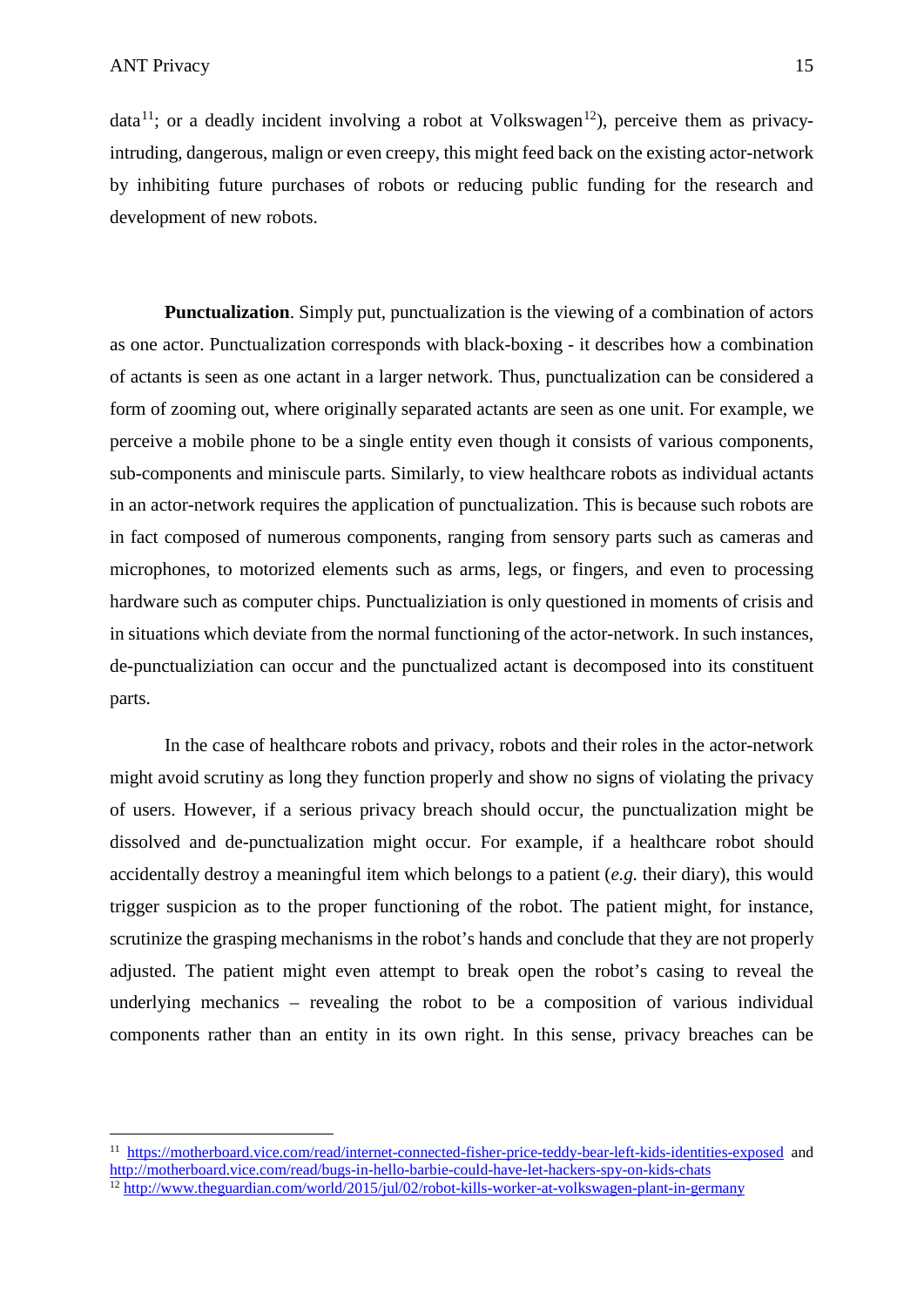considered triggers for de-punctualization, producing productive, and not just detrimental, outcomes.

**Obligatory Passage Point**. According to Callon (1986), an obligatory passage point (OPP) is a critical incident where actants in a network converge around an important issue and the survival of the actor-network is at play. The OPP serves as a mediating and transforming element, including its own action program. In the wider context of robots and privacy, an OPP could be a critical incident such as a publically discussed privacy breach. For example, in the instance of the Barbie dolls which listened to the private conversations of children, the dolls were negative perceived by parents. This, in turn, led the Barbie doll producer to rethink the technical functions of their toys. In this sense, the actants of a network have to adjust their interactions in order for the network to remain intact. OPP here necessitates discussions about the technologies integrated in products, the responsibilities of manufactures and the wishes of customers.

In the context of healthcare robots, the agreement needed by various actors to work with specific robots and the creation of data processing standards could be seen as an OPP necessary for establishing the presence of healthcare robots. In addition, legislation or court decisions concerned with how healthcare robots can be employed will impact the network and its actants.

## **Lessons Learned from ANT with Respect to Privacy**

Having now discussed ANT and elaborated on its various concepts within a healthcare context, we now address the lessons learned from the previous section. ANT helps illustrate the far reaching impact of technologies (such as healthcare robots) on society and how the interactions between actants of a network influence the development and adoption of such technologies.

The reciprocal and dynamic nature of ANT illuminates the robotic privacy ecosystem. Indeed, the notion of an ecosystem is perhaps the most fundamental takeaway of any ANT analysis. All actants interact with one another and are co-dependent upon one another. The ecosystem is constantly adapting and re-establishing its "inner balance". When applied to privacy and robots - or, as stated above, the robotic privacy ecosystem - we must take into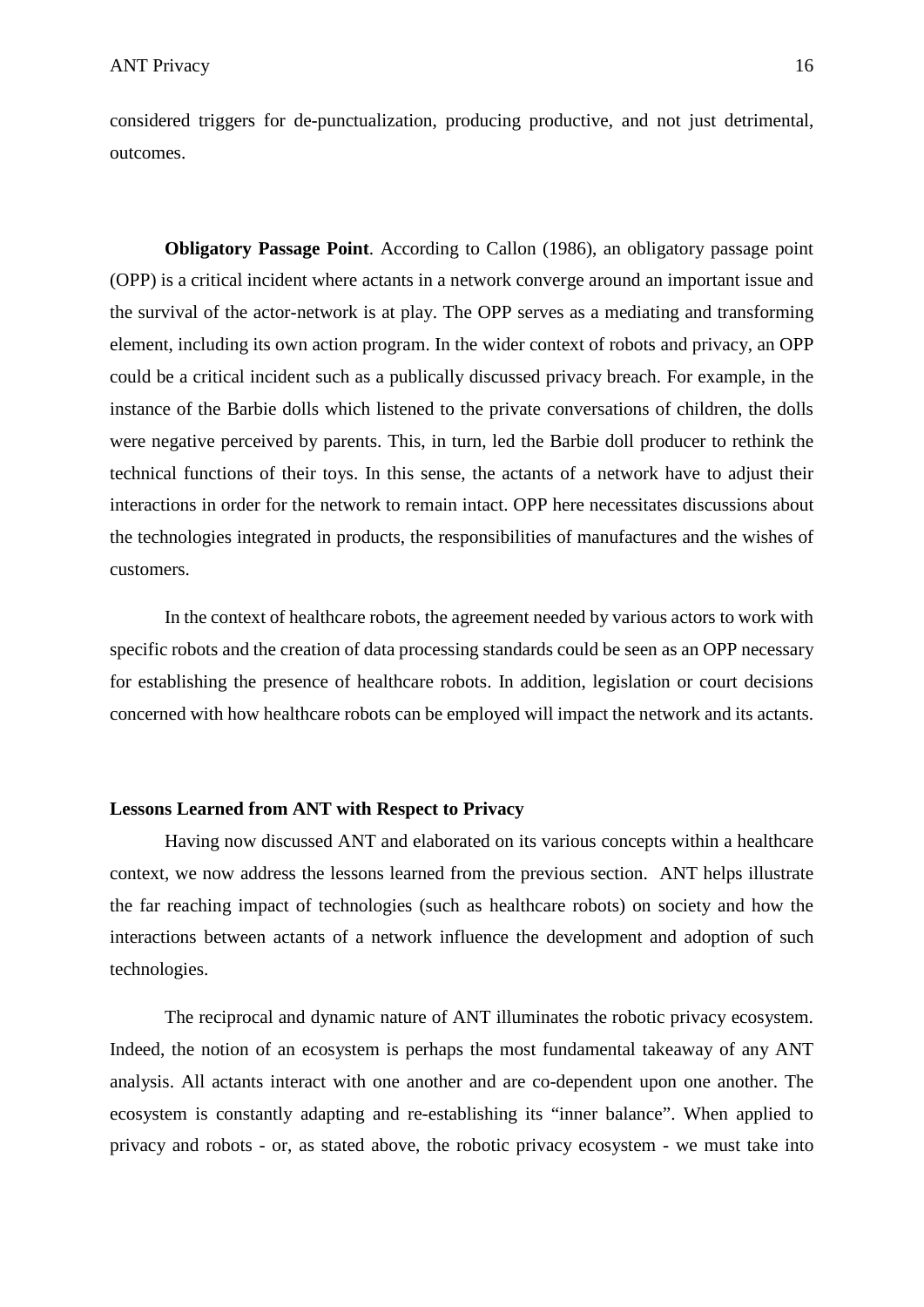account the delicate balancing needed between various actants' interests. This balancing, in turn, requires a prior assessment of the technologies, concepts and ideas at hand.

Additionally, ANT provides a framework and a common language for facilitating both the description and comparison of networks. For example, it is important to stress that, while considered to be single entities, robots are in fact composed of various units such as cameras, sensors, software and cloud processing operations (see above on punctualization). Therefore, in the context of privacy, each unit might trigger different reactions among actants. Thus, before it is possible to examine the whole actor-network, single units should be analysed.

ANT maps the relationships, interactions and dependencies among actants. It can be used to describe how relationships and responsibilities face alteration once healthcare robots become more present in our homes, nursing facilities, or hospitals. In the words of van Wynsberghe (2013, p. 142): "Beyond the embedding of values and/or norms, once the robot enters a network it will alter the distribution of responsibilities and roles within the network as well as the manner in which the practice takes place." This change is described by the ANT framework - the key term here being "translation". In the context of privacy, the descriptive analysis of relationships is thus key for a better understanding of the issues in question. ANT helps generate the right questions to ask actants in order to better understand the relationships between them.

One such question is the extent of delegation accepted by actants: what factors influence the acceptance of robots as "nurses" or "doctors' assistants"? Linked to that, what data triggers which actions of robots? The more doctors, nurses, or patients delegate tasks to healthcare robots, the more we will be confronted with the question of how robots make decisions. As robots interact progressively more with complex processing systems, gain increased functional abilities and "make a wide range of decisions and apply them on behalf of the user, potentially bypassing active input by the user entirely," it is necessary to identify the underlying mechanisms and the role of user data (Felzmann *et al.*, 2015, p. 282). This includes thinking about the code which robots use and its social implications, such as triggering discrimination or social bonding.

ANT overcomes the limited perspective of technological determinism. It aligns with the socio-technical perspective which argues that technology is not an independent force but must be explained within its political and social context. However, ANT pushes further than the socio-technical view by proposing that the ecosystem as a whole is key. The ecosystem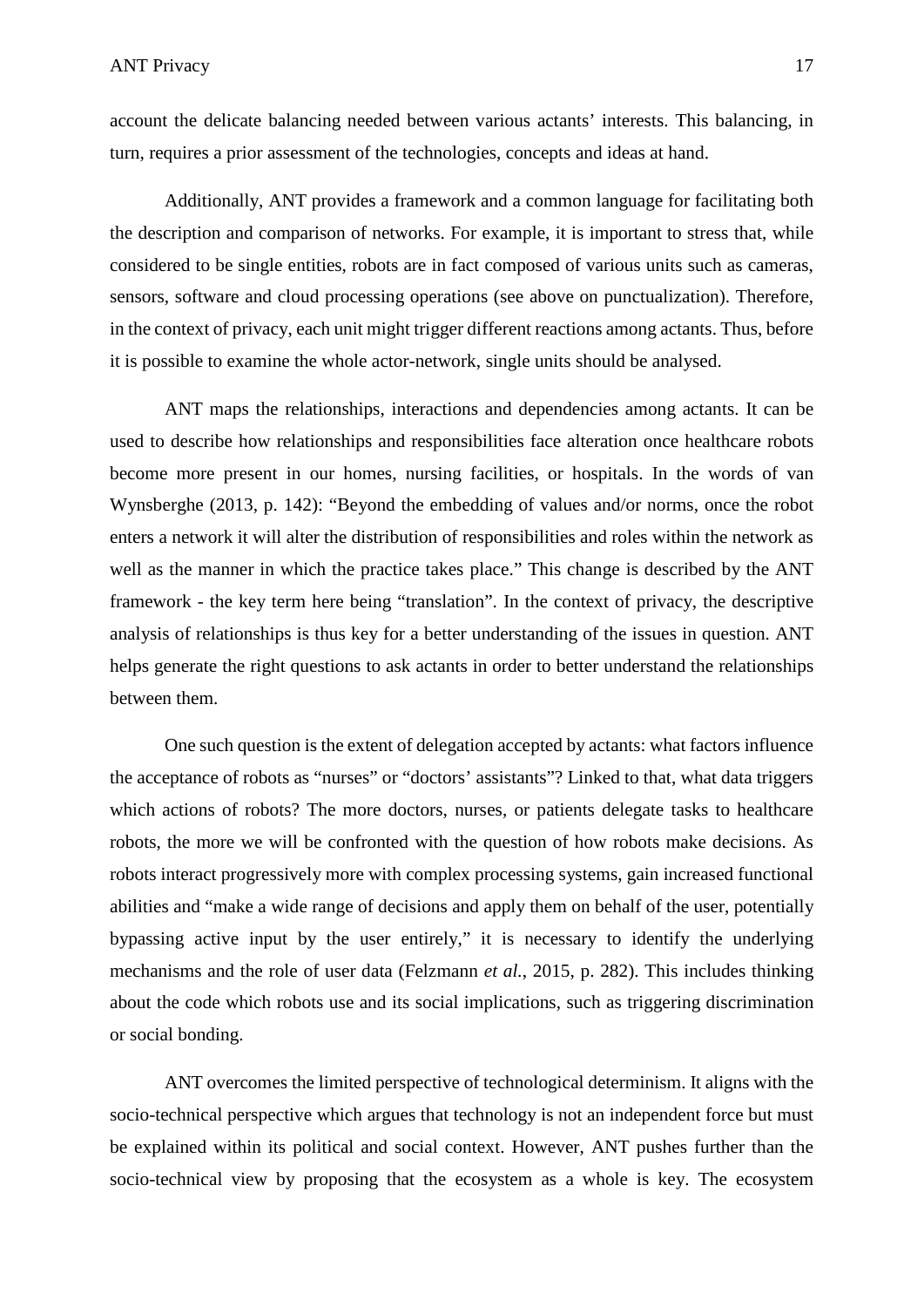perspective provides a holistic view of the network and highlights the reciprocal nature of relationships among actants. In that manner, ANT can reconcile two primary paradigms in the context of robots and privacy, indeed also in the context of new technology more generally.

Firstly, ANT stresses that technology itself does not lead to certain outcomes in a deterministic fashion. Thus, it goes beyond the technology-deterministic claims which are all too prevalent in the discourse about robots and privacy (*e.g.,* Carroll, 2015). Robots do not endanger privacy in a linear, predictable fashion. They will not result in the end of privacy and an age of constant surveillance and radical transparency. Instead, they are being embedded in existing and constantly evolving actor-networks of people, interest groups, ideas, social constructions and evolving norms. Thus, they are, to a certain extent, socially shaped and constructed. Secondly, contrary to the diametrically opposite perspective of socio-determinism - or social shaping of technology (Pinch & Bijker, 1984) - these technologies possess agency, interests and embedded values (Brey, 2010). The ways in which they are applied are thus not completely free and arbitrary but constantly negotiated in a diverse network of actants.

#### **Conclusion, Limitation & Future Research**

In this contribution, we analyzed the privacy implications of healthcare robots under an ANT lens. We briefly described the technology and suggested that healthcare robots are gaining momentum. That they are here to stay is shown by current demographic trends and higher affordability as well as by increasing tolerance, interest and adoption rates (Rabbitt *et al*., 2015). Increasingly, such robots are networked and Internet-connected, allowing for cloud robotics and the application of big data analysis techniques (van den Berg, 2016). Thus, similar privacy implications as with other current technology developments (IoT, social media, mobile applications etc.) relying on big data analysis and processing occur. However, robots go beyond the informational realm as they possess physical agency and higher autonomy. Focusing on the healthcare area, we then discussed some of the privacy implications of robots. Three types of privacy deemed important in the literature were distinguished: physical privacy, informational privacy and social privacy. For each of these forms, specific challenges and scenarios exist in the healthcare setting. We illustrated a number of such challenges. To describe the privacy implications from a more theoretically substantiated angle we introduced ANT as a suitable approach. After we had outlined the basic assumptions and modus operandi of ANT, we proceeded to describe the healthcare robot privacy ecosystem by applying key terminology of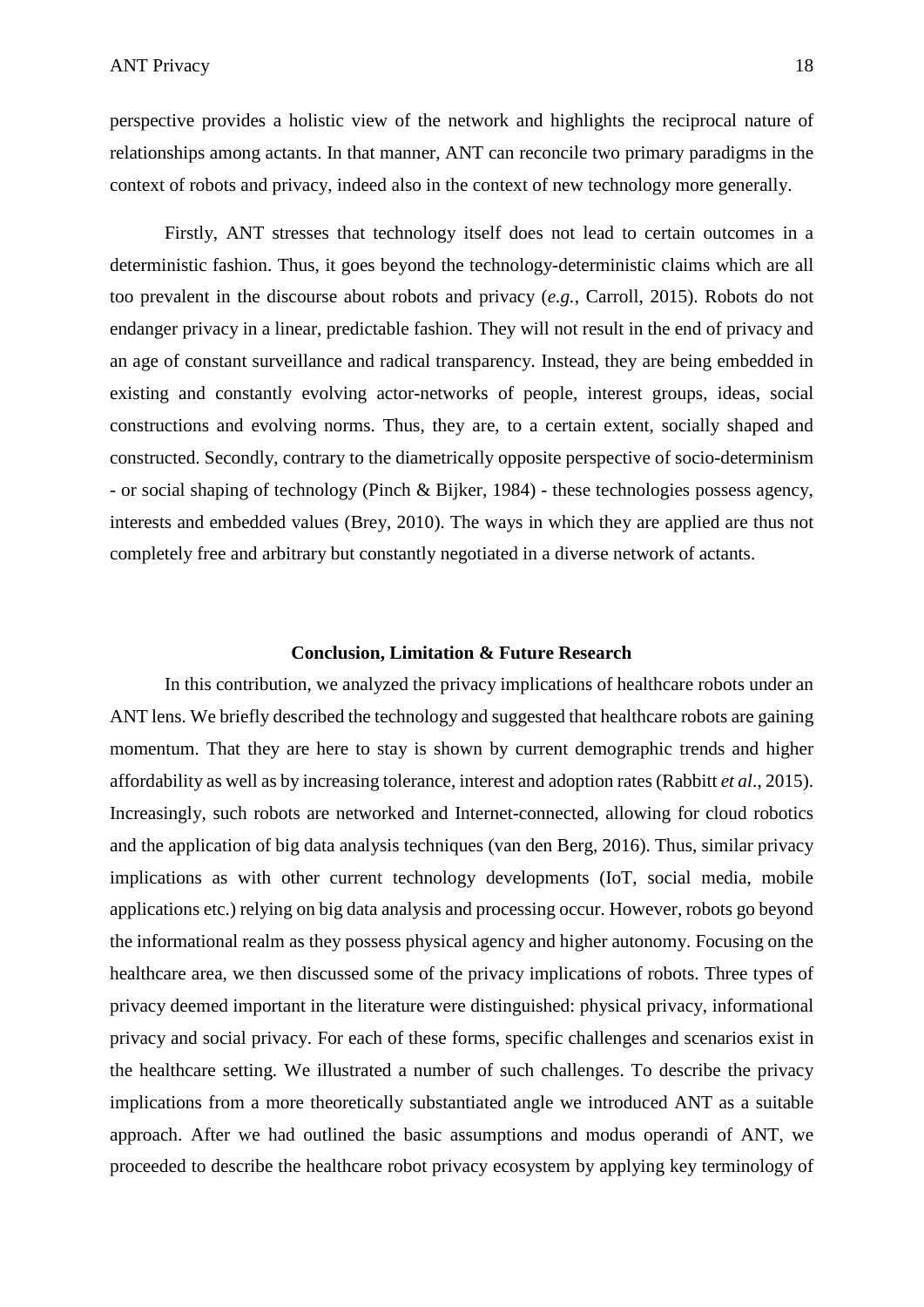ANT to the issue. Such key concepts include, among others, actants (robots have agency and ingrained programs), translation (robots and other actants in the network enter associations to coordinate themselves), punctualization (the fact that a robot is perceived as an entity on its own instead of a sum of individual parts) and obligatory passage points (critical events for the survival of the actor-network). Each of these concepts illustrated another important aspect in the healthcare robot privacy ecosystem, thus allowing us to describe the phenomenon more holistically and in a more nuanced way. Finally, we summarized the key learnings from the ANT analysis: seeing privacy and healthcare robots as a complex issue where technologydeterminism and social determinism clash and must be reconciled; appreciating the role of actants one traditionally does not think of (pharma companies, historical reasoning and ideas, semiotic elements—such as news stories or instruction manuals—, code, algorithms, physical design features etc.); inspiring efforts how to investigate the topic empirically (with case studies and broad ethnographic research).

Despite its contributions, ANT has been criticized by the research community to be not enough of a scientific method. Some critics argue that the ANT analysis leads to no objective insights and does not offer insights on how to improve the status quo (Boltanski & Chiapello, 2005). Others are skeptical of the agency of things (Schaffer, 1991).

Future research will have to address the concrete question of how to deal with perceived and experienced privacy issues. Van den Berg (2016), for instance, brought forward a controversial idea that all privacy issues in the context of robots will disappear if robots are simply not connected to the Internet. The argument here is that only because of the connectivity and cloud processing of data privacy breaches occur. Van den Berg (2016) states:

"*The idea that robots register us, and store data about us in our homes, is not a reason for concern, let alone for privacy or security concerns. After all, when other human beings come into our homes they, too, 'register' and 'store' information about us using their 'sensing devices'*." (p. 7).

According to her, the reason for security and privacy concerns with social robots is their connection to the Internet and, in some cases, the cloud, with the potential to provide access to sensitive information collected inside the home (p. 8). Such measures of taking critical infrastructure off the Internet have been taken, for instance, for nuclear power plants or water facilities. Van den Berg's argument, while interesting, is in our opinion impracticable though as cloud robotics is a breakthrough technology in robotics and will highly support the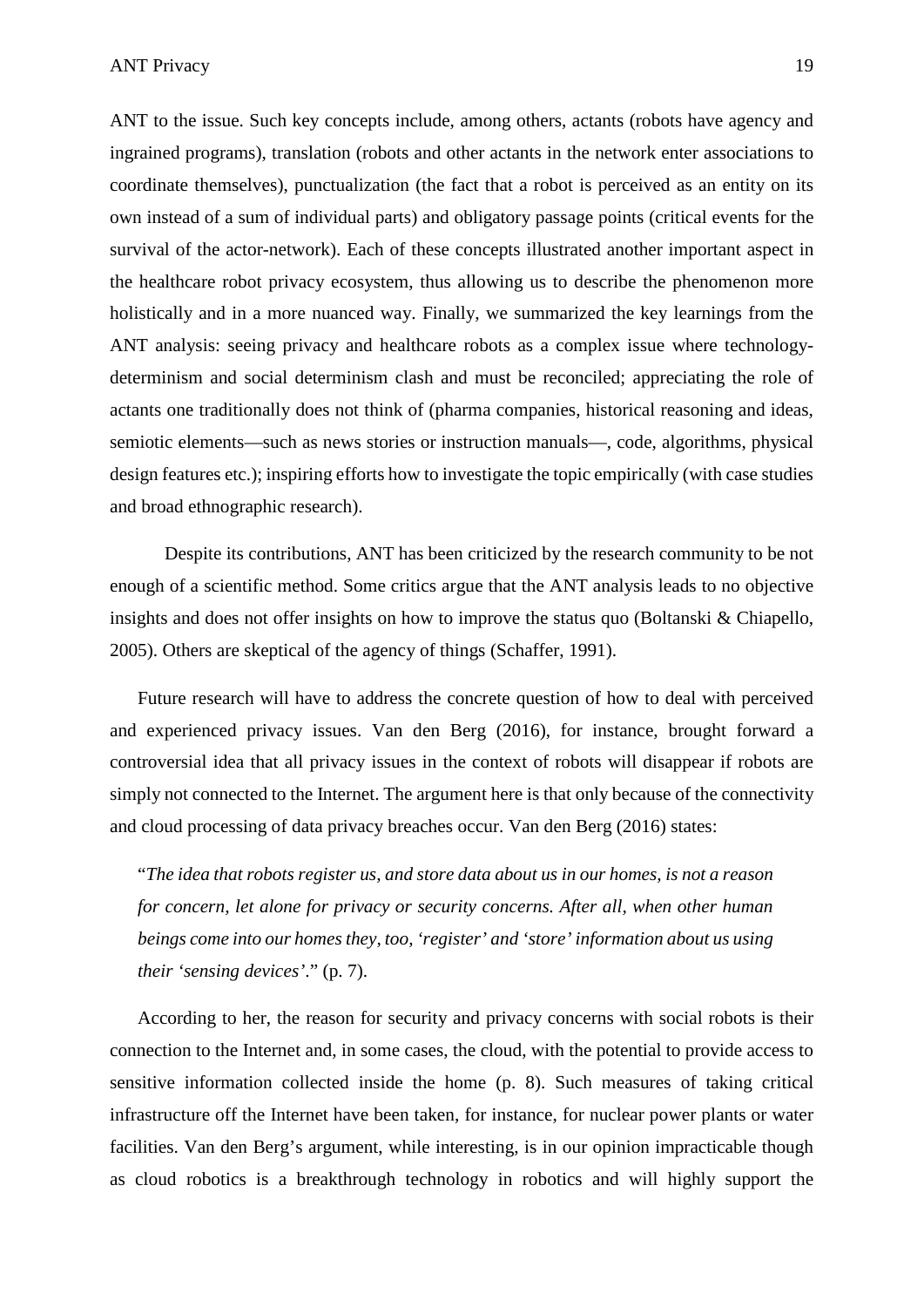deployment of robots. Furthermore, it goes against the developments we see with smart devices (the Internet of Things as a key word here).

Nonetheless, we agree with van den Berg's (2016) plea to think about privacy before designing robots. As we have argued in a previous paper, thinking about privacy and ethical issues raised by the employment of robots requires specialists who understand not only the technology behind robots but also the legal frameworks that need to be taken into account when developing (social) robots (Lutz & Tamò, 2015).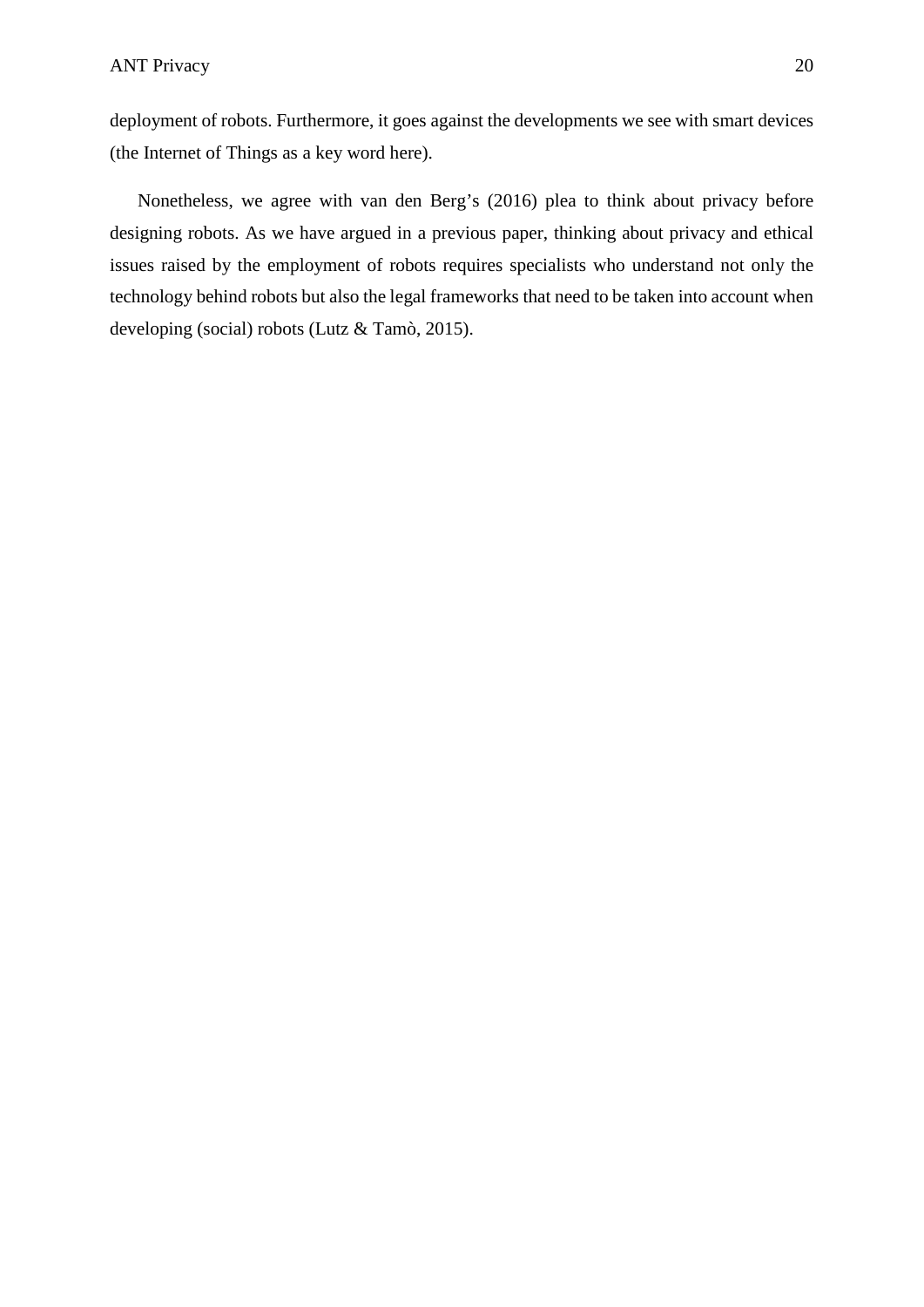#### **References**

- Ackerman, E. (2015). Robots Might Be the Necessary Future of Urban Pet Ownership, in: [http://spectrum.ieee.org/automaton/robotics/home-robots/robots-might-be-the-necessary](http://spectrum.ieee.org/automaton/robotics/home-robots/robots-might-be-the-necessary-future-of-urban-pet-ownership)[future-of-urban-pet-ownership](http://spectrum.ieee.org/automaton/robotics/home-robots/robots-might-be-the-necessary-future-of-urban-pet-ownership) (posted in May 2015)
- Aeschlimann, L., Harasgama, R., Kehr, F., Lutz, Ch., Milanova, V., Müller, S., Tamò, A., Strathoff, P., (2015). Re-Setting the Stage for Privacy: A Multi-Layered Privacy Interaction Framework and Its Application. In Brändli et al. (Eds.), *Mensch und Maschine - Symbiose oder Parasitismus?* (pp.1-41). Bern: Stämpfli.
- Alaiad, A., & Zhou, L. (2014). The determinants of home healthcare robots adoption: An empirical investigation. *International Journal of Medical Informatics, 83*(11), 825-840.
- Altman, I. (1975). *The environment and social behavior: privacy, personal space, territory, crowding*. Monterey, CA: Brooks/Cole.
- Bekey, G. (2012). Current Trends in Robotics: Technology and Ethics. In P. Lin, G. Bekey, & K. Abney (Eds.), *Robot Ethics: The Ethical and Social Implications of Robotics* (1st ed., pp. 17-34). Cambridge, MA: MIT Press.
- Boltanski, L., & Chiapello, E. (2005). *The new spirit of capitalism*. London, UK: Verso [First French edition: *Le nouvel esprit du capitalisme*. Paris, Gallimard 1999]
- Breazeal, C. (2003). Toward sociable robots. *Robotics and autonomous systems, 42*(3), 167- 175.
- Brey, P. (2010). Values in technology and disclosive computer ethics. In. L. Floridi (Ed.), *The Cambridge Handbook of Information and Computer Ethics* (pp. 41-58). Cambridge, UK: Cambridge University Press, Cambridge (UK), 41–58.
- Burgoon, J. K. (1982). Privacy and communication. In M. Burgoon (Ed.), *Communication Yearbook 6* (pp. 206-249). Beverly Hills, CA: Sage.
- Callon, M. (1986). Elements of a sociology of translation: Domestication of the Scallops and the Fishermen of St Brieuc Bay. In J. Law (Ed.), *Power, Action and Belief: A New Sociology of Knowledge?* (pp. 196-233). London, UK: Routledge.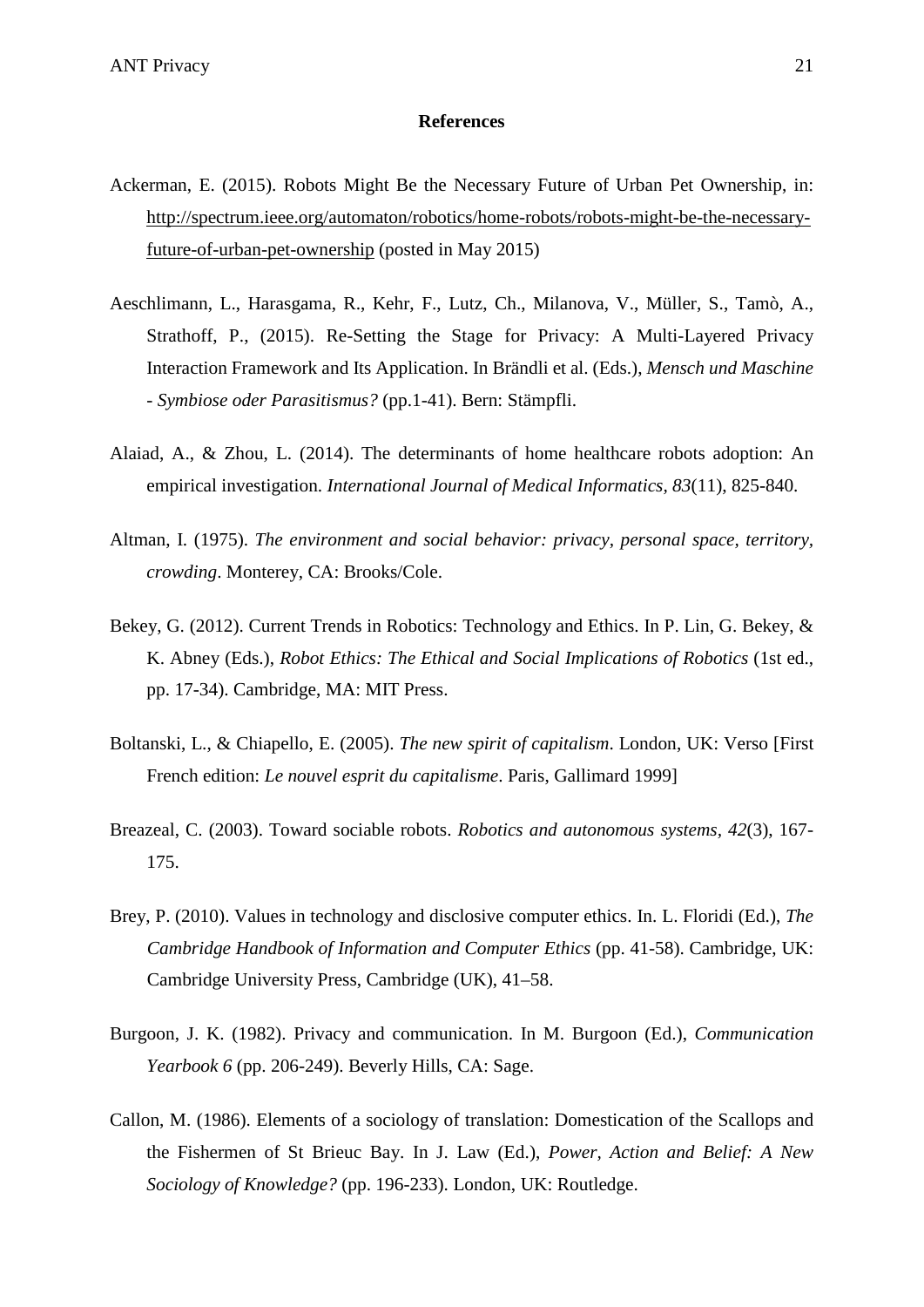- Calo, R. (2012). Robots and Privacy. In P. Lin, G. Bekey, & K. Abney (Eds.), *Robot Ethics: The Ethical and Social Implications of Robotics* (1st ed., pp. 187-202). Cambridge, MA: MIT Press.
- Calo, R. (2015). Robotics and the Lessons of Cyberlaw. *California Law Review, 103*, 2014-08.
- Carroll, R. (2015). Goodbye privacy, hello 'Alexa': Amazon Echo, the home robot who hears it all. *The Guardian*, 21 November. Retrieved from [http://www.theguardian.com/technology/2015/nov/21/amazon-echo-alexa-home-robot](http://www.theguardian.com/technology/2015/nov/21/amazon-echo-alexa-home-robot-privacy-cloud)[privacy-cloud](http://www.theguardian.com/technology/2015/nov/21/amazon-echo-alexa-home-robot-privacy-cloud)
- Clarke, R., & Moses, L. B. (2014). The regulation of civilian drones' impacts on public safety. *Computer Law & Security Review, 30*(3), 263-285.
- Darling, K. (2012). Extending legal rights to social robots. *SSRN Electronic Journal*. Retrieved from [http://papers.ssrn.com/sol3/Papers.cfm?abstract\\_id=2044797](http://papers.ssrn.com/sol3/Papers.cfm?abstract_id=2044797)
- Darling, K. (2016), Extending legal protection to social robots: The effects of anthropomorphism, empathy, and violent behavior towards robotic objects. In R. Calo, M. Froomkin & I. Kerr. (Eds.), *Robot Law* (pp. 213-234). Northampton, MA: Edward Elgar Publishing.
- Duffy, B. R. (2003). Anthropomorphism and the social robot. *Robotics and autonomous systems, 42*(3), 177-190.
- Eurobarometer 427 (2015). Autonomous Systems. Report retrieved from [http://ec.europa.eu/public\\_opinion/archives/ebs/ebs\\_427\\_en.pdf](http://ec.europa.eu/public_opinion/archives/ebs/ebs_427_en.pdf)
- Felzmann, H., Beyan, T., Ryan, M., & Beyan, O. (2015). Implementing an ethical approach to big data analytics in assistive robotics for elderly with dementia. In *Proceedings of the 2010 ACM ETHICOMP Conference* (pp. 280-286), Leicester, 7-9 September.
- Gonçalves, F. A., & Figueiredo, J. (2014). Disturbing Practices in Engineering Design Projects. In A. Tatnall (Ed.), *Technological Advancements and the Impact of Actor-Network-Theory* (pp. 238-251). Hershey, PA: IGI Global.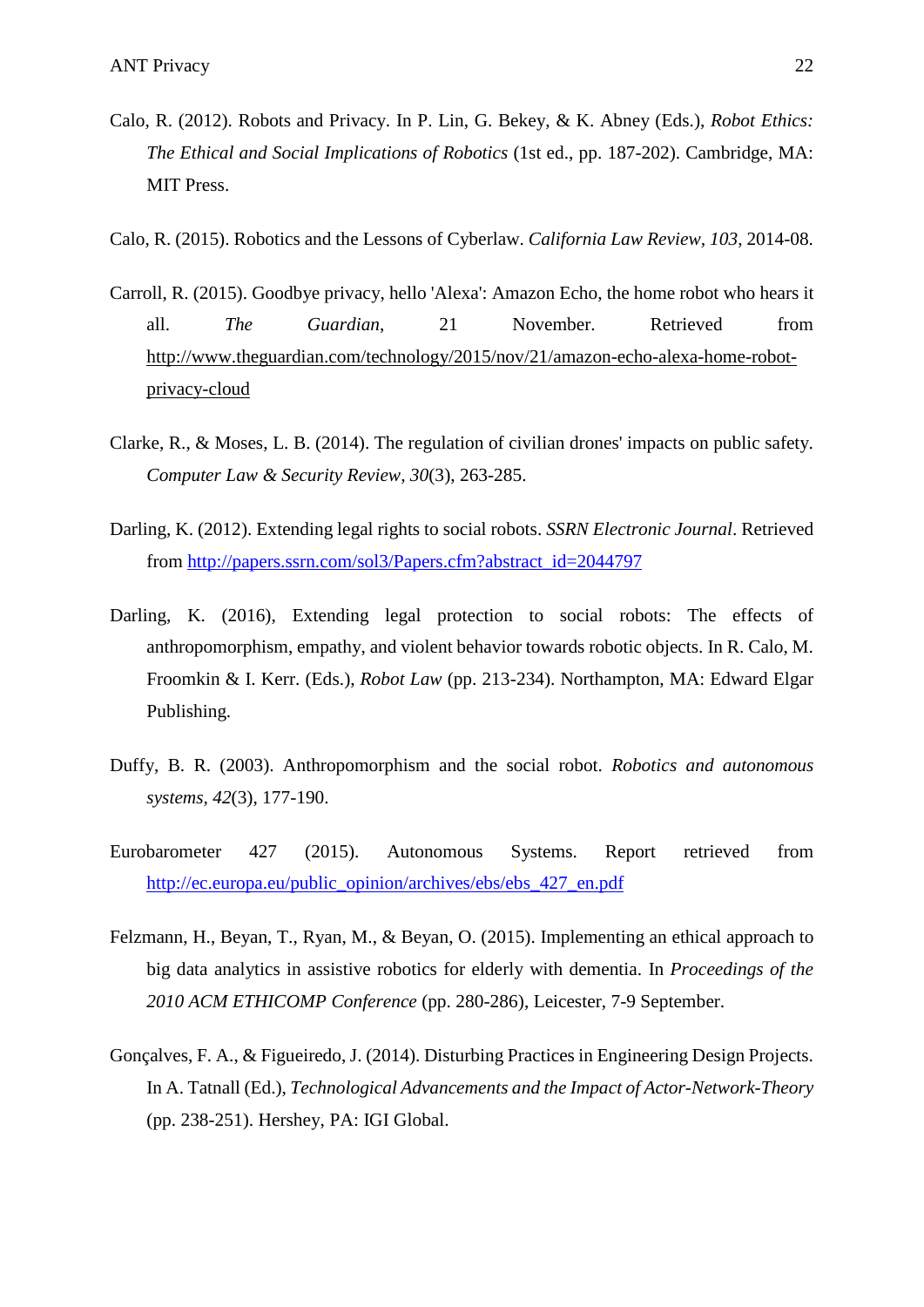- Gupta, S. K. (2015). Six Recent Trends in Robotics and Their Implications. *IEEE Spectrum*, 8 September.
- Krieger, D. & Belliger, A. (2014). *Interpreting Networks: Hermeneutics, Actor-Network Theory & New Media.* Bielefeld: Transcript Verlag.
- Latour, B. (1987). *Science in Action: How to Follow Scientists and Engineers Through Society*. Milton Keynes: Open University Press.
- Latour, B. (1994). On technical mediation—philosophy, sociology, genealogy, in: Common Knowledge 3(2), pp. 29-64.
- Latour, B. (2005). *Reassembling the Social. An Introduction to Actor-Network-Theory*. Oxford: Oxfrod University Press.
- Lederer, S., Hong, J. I., Dey, A. K., & Landay, J. A. (2004). Personal privacy through understanding and action: Five pitfalls for designers. *Personal and Ubiquitous Computing, 8*(6), 440-454.
- Lin, P. (2012). Introduction to Robot Ethics. In P. Lin, G. Bekey, & K. Abney (Eds.), *Robot Ethics: The Ethical and Social Implications of Robotics* (1st ed., pp. 3-16). Cambridge, MA: MIT Press.
- Lutz, C., & Tamò, A. (2015). RoboCode-Ethicists: Privacy-friendly robots, an ethical responsibility of engineers? In *Proceedings of the 2015 ACM SIGCOMM Workshop on Ethics in Networked Systems Research* (pp. 27-28), London, August 21.
- Mann, J., MacDonald, B., Xingyan Li, H., & Broadbent, E. (2015). People respond better to robots than computer tablets delivering healthcare instructions*. Computers in Human Behavior, 43*(2), 112–117.
- Margulis, S. T. (2011). Three theories of privacy: An overview. In S. Trepte, & L. Reinecke (Eds.), *Privacy Online* (pp. 9-17). Heidelberg/Berlin, DE: Springer.
- Muhammad, I., & Wickramasinghe, N. (2014). How an Actor Network Theory (ANT) Analysis Can Help Us to Understand the Personally Controlled Electronic Health Record (PCEHR)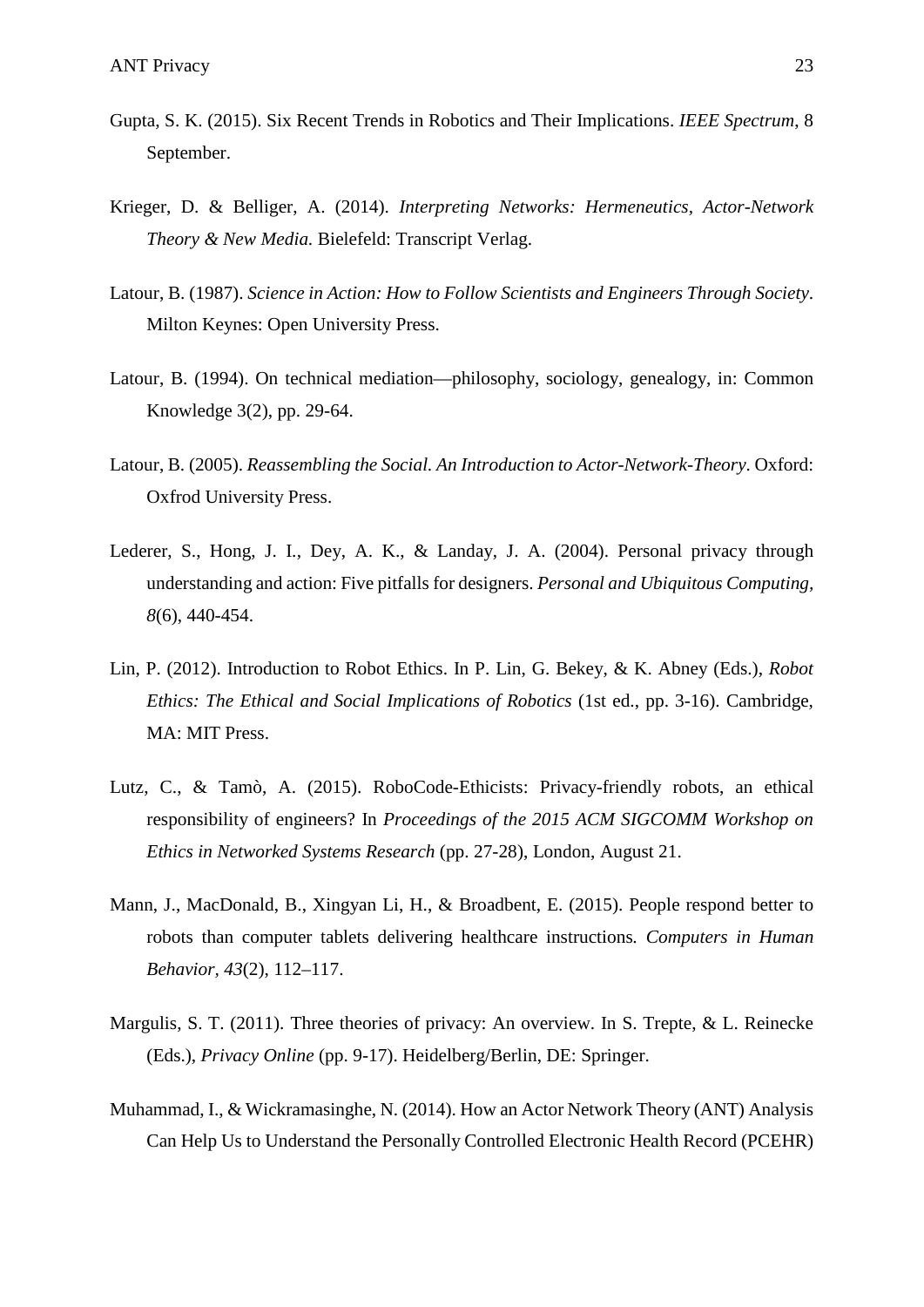in Australia. In A. Tatnall (Ed.), *Technological Advancements and the Impact of Actor-Network-Theory* (pp. 15-34). Hershey, PA: IGI Global.

Nissenbaum, H. (2004). Privacy as contextual integrity. *Washington Law Review, 79*, 119-157.

- Petronio, S. (2002). *Boundaries of privacy: dialectics of disclosure*. Albany, NY: State University of New York Press.
- PEW Research Center (2014). Global Opposition to U.S. Surveillance and Drones, but Limited Harm to America's Image. Study published in June 2014. Retrieved from [http://www.pewglobal.org/2014/07/14/global-opposition-to-u-s-surveillance-and-drones](http://www.pewglobal.org/2014/07/14/global-opposition-to-u-s-surveillance-and-drones-but-limited-harm-to-americas-image/)[but-limited-harm-to-americas-image/](http://www.pewglobal.org/2014/07/14/global-opposition-to-u-s-surveillance-and-drones-but-limited-harm-to-americas-image/) (cited: PEW 2014)
- Pinch, T. J., & Bijker, W. E. (1984). The social construction of facts and artefacts: Or how the sociology of science and the sociology of technology might benefit each other. *Social Studies of Science, 14*(3), 399-441.
- Rabbitt, S. M., Kazdin, A. E., & Hong, J. H. (2015). Acceptability of robot-assisted therapy for disruptive behavior problems in children. *Archives of Scientific Psychology, 3*(1), 101. Retrieved from [http://psycnet.apa.org/journals/arc/3/1/101.pdf&uid=2015-34826-](http://psycnet.apa.org/journals/arc/3/1/101.pdf&uid=2015-34826-001&db=PA) [001&db=PA](http://psycnet.apa.org/journals/arc/3/1/101.pdf&uid=2015-34826-001&db=PA)
- Schaffer, S. (1991). The eighteenth Brumaire of Bruno Latour. *Studies in History and Philosophy of Science, 22*, 174-192.
- Smith, H. J., Dinev, T., & Xu, H. (2011). Information privacy research: an interdisciplinary review. *MIS Quarterly, 35*(4), 989-1016.
- Syrdal, D. S., Walters, M. L., Otero, N., Koay, K. L., & Dautenhahn, K. (2007). "He knows when you are sleeping" – Privacy and the personal robot companion. In *Proceedings of the 2007 AAAI Workshop Human Implications of Human–Robot Interaction, (pp. 28-33),* Washington DC, 9-11 March.
- Trepte, S., & Reinecke, L. (2011). The social web as a shelter for privacy and authentic living. In S. Trepte, & L. Reinecke (Eds.), *Privacy Online* (pp. 61-74). Heidelberg/Berlin, DE: Springer.